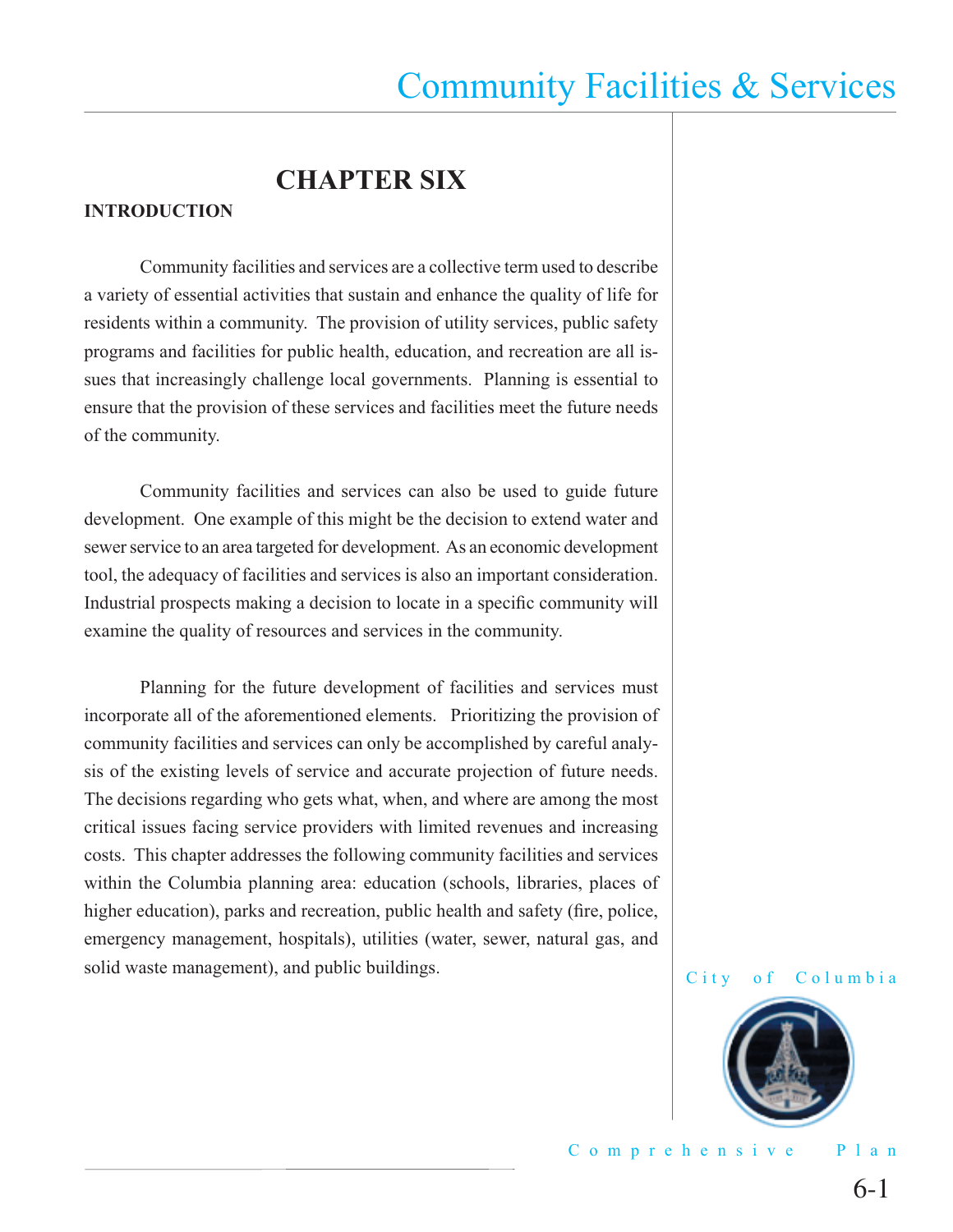### **EDUCATION**

*Adair County Public School System*

The residents of the City of Columbia and unincorporated Adair County are served by the Adair County School District which currently has PK-12 enrollment that exceeds 2,500 students. The local campus houses one 9-12 high school, one 7-8 middle school, one 4-6 intermediate school, one PK-3 elementary school, and one PK-2 elementary school. The District currently has one Alternative Education facility that serves students aged 14-18 by referral from any school in the district. The district is also home to two residential therapeutic facilities (Spectrum Care Academy and Community Options) and has a state-funded, maximum security juvenile detention center, Adair County Youth Development Center, which serves children aged 12-18. The student population is predominantly Caucasian with minorities representing less than three percent (3%) of the student population. In addition to the core curriculum, other educational opportunities are provided such as Special Education, Migrant and Title I services, ESS, Speech, School Psychologist, Mental Health Services, Gifted and Talented, ESL, Career-Tech Programs, Vocational School, Homebound Services, Family Resource and Youth Service Centers, Governor's Scholars, DARE and Guidance Programs. Table 6-1 provides and inventory of the existing public school facilities serving the City of Columbia and unincorporated Adair County.

 For the 2004-2005 school year, the attendance and retention rates for the Adair County School District were similar to the State of Kentucky overall with the dropout rate being slightly higher. The percentage of students going to college after high school was 59%, which was moderately higher than the state average of 48%. Those students choosing to work and attend school part time was only 1.2% compared to the state average of 7.0%. The number of students labeled as "Not Successful" in Adair County was more than double the state's average. Although the district does spend almost \$1000 more per student than the state average annually and has less students per teacher, there are less computers to students available.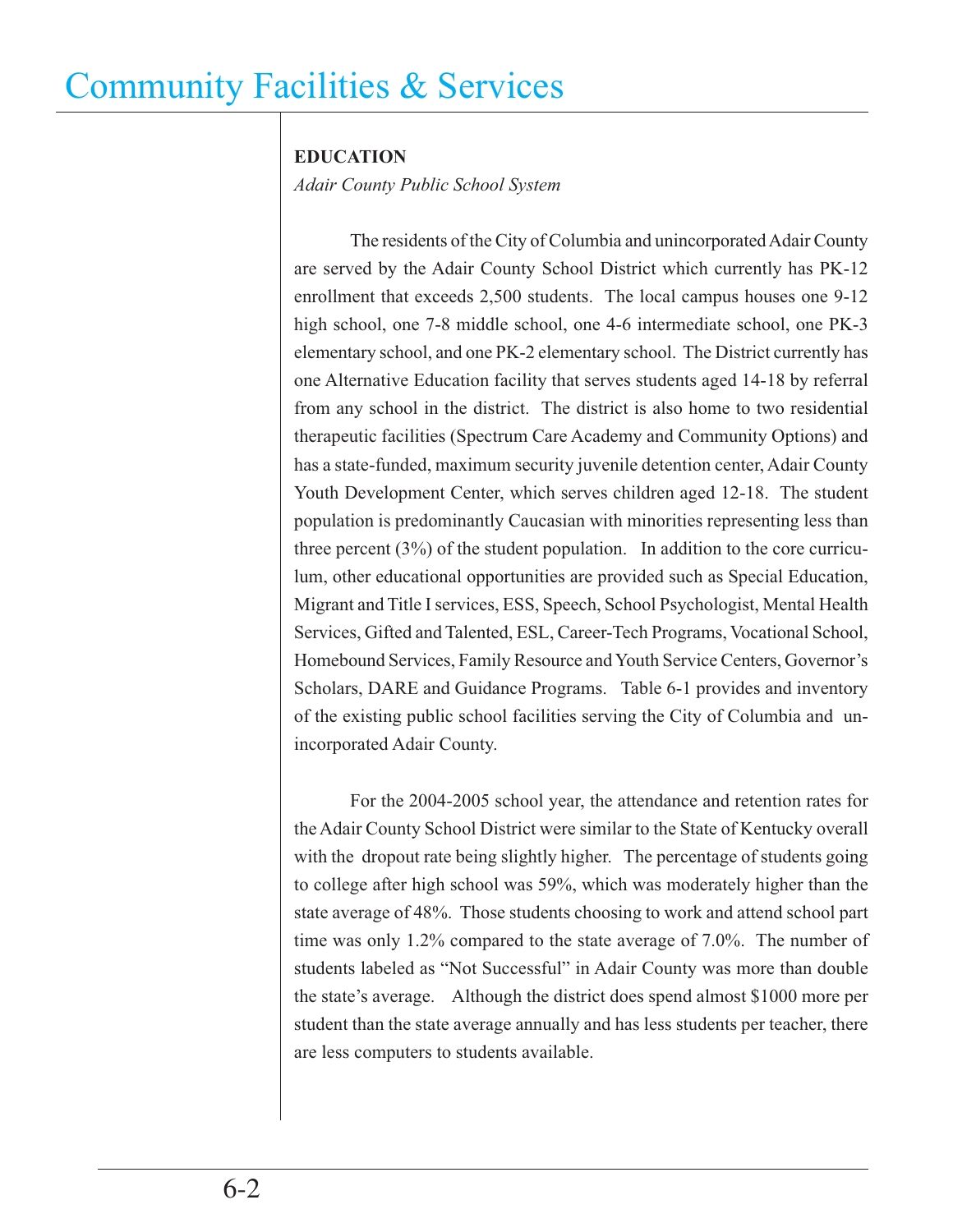lities

|                                                |                     |             |                | Number of      | Approx.     |                                                  |
|------------------------------------------------|---------------------|-------------|----------------|----------------|-------------|--------------------------------------------------|
|                                                |                     | Enrollment/ |                | Classrooms     | <u>Site</u> | Most recent and proposed                         |
| Address<br><b>School Name and</b>              | Grades              | Capacity    | General        | <b>Special</b> | Acreage     | school improvements                              |
| Elementary Schools                             |                     |             |                |                |             |                                                  |
| Σg<br>Adair County Element<br>870 Indian Drive | Grades<br>P-61<br>P | 590/640     | ω              | ဖ              |             | 20 acres  New Construction; completed in<br>2006 |
| Columbia, Kentucky 42728                       |                     |             |                |                |             |                                                  |
| 34-3367<br>Phone: (270) 38                     |                     |             |                |                |             |                                                  |
| Fax: (270)-384-6668                            |                     |             | Building Size: |                |             |                                                  |
| Year Built: 2006                               |                     |             |                | 74,000 sq. ft. |             |                                                  |
| Col. William Casey Elementary                  | PK-2nd              | 580/780     | ౚ              | $\cong$        | 5 acres     | This school is to be replaced by                 |
| Drive<br>220 Gen. John Adair                   | Grades              |             |                |                |             | Adair County Elementary at a                     |
| Columbia, Kentucky 42728                       |                     |             |                |                |             | ater time.                                       |
| Phone: (270) 384-3367                          |                     |             |                |                |             |                                                  |
| Fax: (270)-384-6668                            |                     |             | Building Size: |                |             |                                                  |
| 1960<br><b>Year Built:</b>                     |                     |             |                | 45,058 sq. ft. |             |                                                  |
|                                                |                     |             |                |                |             |                                                  |

Community Facilities & Services

City of Columbia

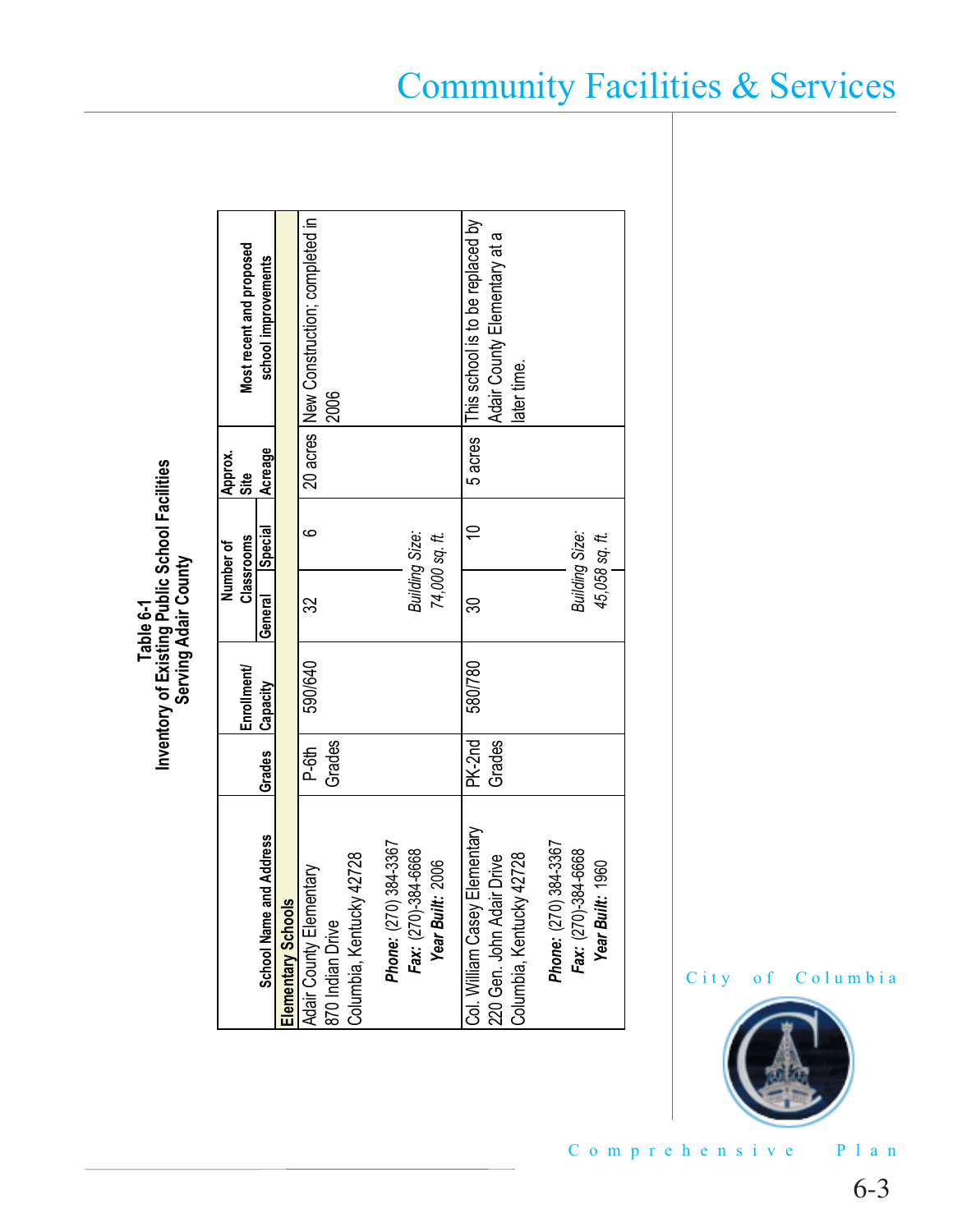|                                                                                         |                      | Inventory of Existing Public School Facilities | Serving Adair County<br>Table 6-1 |                   |         |                                                                                                        |
|-----------------------------------------------------------------------------------------|----------------------|------------------------------------------------|-----------------------------------|-------------------|---------|--------------------------------------------------------------------------------------------------------|
| <b>Middle Schools</b>                                                                   |                      |                                                |                                   |                   |         |                                                                                                        |
| Adair County Middle School<br>322 General John Adair Drive<br>Columbia, Kentucky 42728  | Grades<br>$7th-8th$  | 414/425                                        | 88                                | $\mathbf{\Omega}$ | 5 acres | Major renovations completed in<br>2003. No improvements are<br>proposed in the next five (5)           |
| Phone: (270) 384-5308<br>Fax: (270)-384-2168<br>Year Built: 1954                        |                      |                                                | Building Size:<br>55,493 sq. ft.  |                   |         | years.                                                                                                 |
| John Adair Intermediate School<br>Columbia, Kentucky 42728<br>202 Gen. John Adair Drive | Grades<br>$3rd-5th$  | 431/625                                        | 26                                | $\tilde{c}$       | 5 acres | Major renovations completed in<br>2003. No improvements are<br>proposed in the next five (5)<br>years. |
| Phone: (270) 384-3341<br>Fax: (270)-384-6693<br>Year Built: 1968                        |                      |                                                | Building Size:<br>49,184 sq. ft.  |                   |         |                                                                                                        |
| High School                                                                             |                      |                                                |                                   |                   |         |                                                                                                        |
| Columbia, Kentucky 42728<br>Adair County High School<br>526 Indian Drive                | $9th-12th$<br>Grades | 731/800                                        | 29                                | 22                |         | 80 acres New football field completed in<br>2004. No improvements are<br>proposed in the next five (5) |
| Phone: (270) 384-2751<br>Fax: (270)-384-6900<br>Year Built: 1993                        |                      |                                                | Building Size:<br>97,514 sq. ft.  |                   |         | lyears.                                                                                                |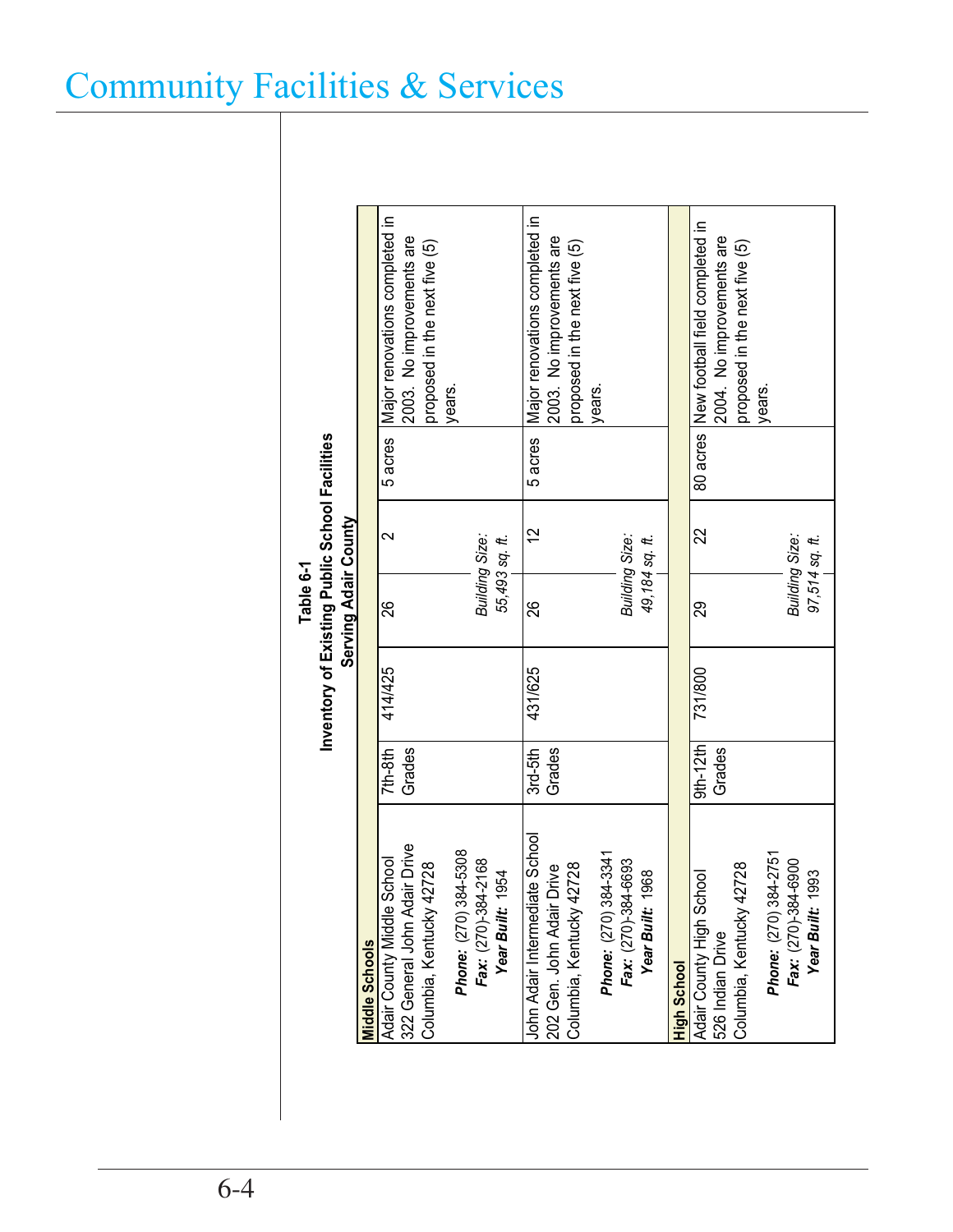

**School**

|                                      |           |           |       |       |       | $\%$       |
|--------------------------------------|-----------|-----------|-------|-------|-------|------------|
| <b>SCHOOL</b>                        | $00 - 01$ | $01 - 02$ | 02-03 | 03-04 | 04-05 | <b>CHG</b> |
| <b>Adair County High School</b>      | 723       | 708       | 704   | 731   | 726   | 0.4%       |
| <b>Adair County Middle School</b>    | 295       | 310       | 329   | 311   | 309   | 4.7%       |
| John Adair Intermediate School       | 411       | <b>NA</b> | 412   | 431   | 438   | 6.6%       |
| Colonel William Casey Elem.          | 664       | 552       | 548   | 580   | 575   | $-13.4%$   |
| Knifley Elementary School            | 172       | 159       | 157   | 158   | 158   | $-8.1%$    |
| <b>Shepherd Elementary School</b>    | 219       | 219       | 205   | 193   | 193   | $-11.9%$   |
| <b>Sparksville Elementary School</b> | 219       | 219       | 151   | 152   | 152   | $-30.6%$   |
| <b>Total Enrollment</b>              | 2,703     | 2,167     | 2,506 | 2,556 | 2,551 | $-5.6%$    |

*Source: Kentucky Department of Education, 11/17/06*

% Change represents the change in enrollment between 2000 and 2005

#### City of Columbia



Comprehensive Plan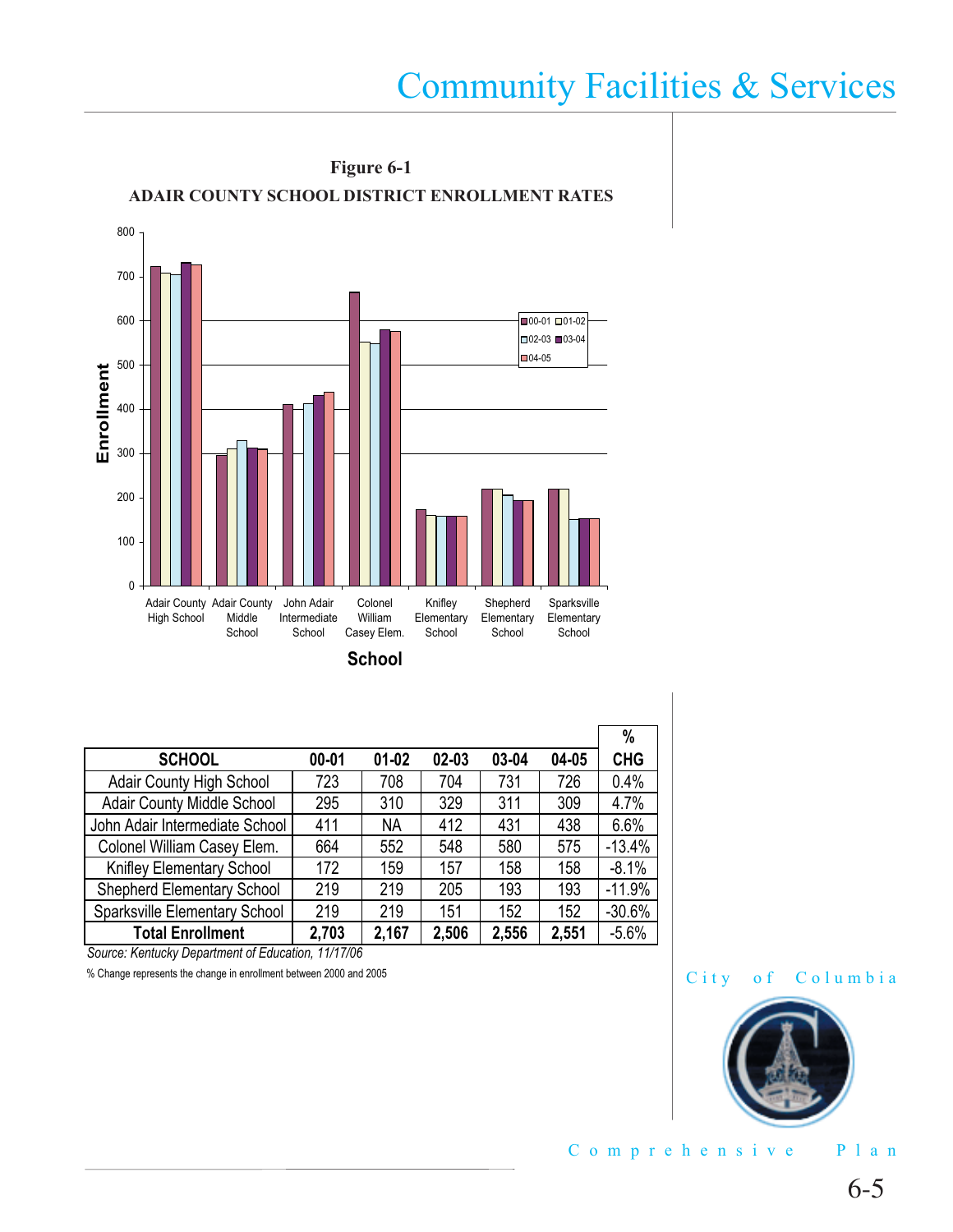#### **ATTENDANCE RATES 2004-2005**

| <b>Adair County</b>    | State of |
|------------------------|----------|
| <b>School District</b> | Kentucky |
| 94.6%                  | 94.3%    |
| $2.4\%$                | $3.3\%$  |
| $3.0\%$                | $2.3\%$  |
|                        |          |

#### **TRANSITION RATES 2004-2005**

| <b>Adair County</b>    | State of |
|------------------------|----------|
| <b>School District</b> | Kentucky |
|                        | 48.0%    |
| $0\%$                  | $2.2\%$  |
| 27.3%                  | 27.7%    |
| $1.9\%$                | $5.3\%$  |
| $1.2\%$                | $7.0\%$  |
| 10.6%                  | 3.9%     |
|                        | 59.0%    |

#### **STUDENT RESOURCES 2004-2005**

|                              | <b>Adair County</b>    | State of |
|------------------------------|------------------------|----------|
|                              | <b>School District</b> | Kentucky |
| Spending Per Student         | \$7,673                | \$8,663  |
| <b>Student Teacher Ratio</b> | 14:1                   | 16:1     |
| Student/Computer Ratio       | 5.9:1                  | 3.7:1    |

 Construction of a new elementary school called Adair Connty Elementary was completed in 2006. This new school has an address of 870 Indian Drive and is located in Columbia near the Adair County High School. Adair County Elementary replaced three rural elementary schools (Knifley, Shepherd,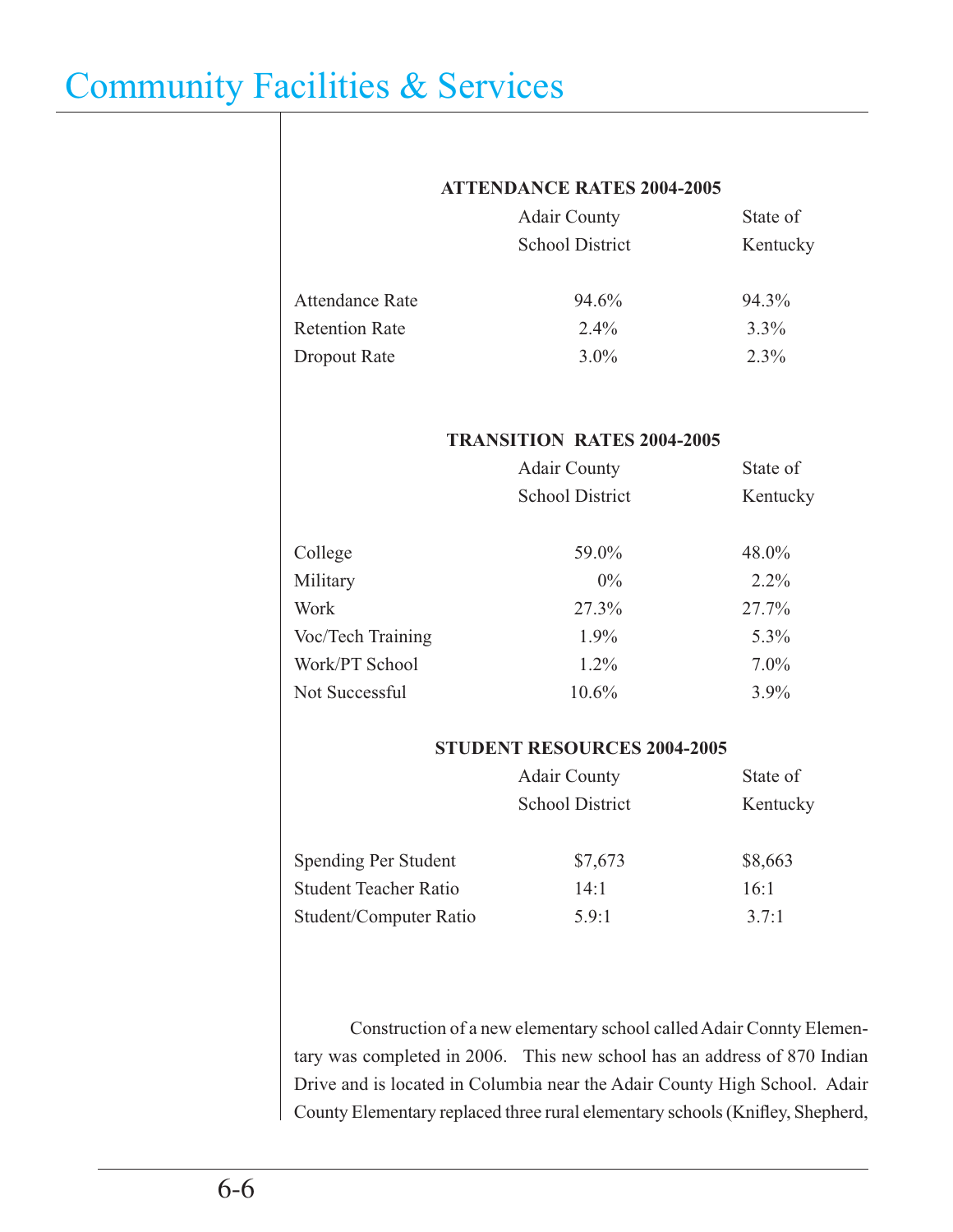and Sparksville Elementary Schools) as of the 2006-2007 school year. It is anticipated that Colonel William Casey Elementary School will also be closed at some time in the future and those elementary students will be move to Adair County Elementray School. According to the Adair County School's Facility Plan updated in 2003, there are no additional plans for major expansions and renovations of existing school facilities within the next five years.

#### **LINDSEY WILSON COLLEGE**

Lindsey Wilson was founded in 1903 as a training school by the Louisville Conference of the United Methodist Episcopal Church (South). The school was named after the deceased nephew of Mrs. Catherine Wilson of Louisville, Kentucky due to her major contributions toward the construction of the college's initial building. In 1923, the school became Lindsey Wilson College and began offering two-year liberal arts degrees. In 1986 the college became a four-year baccalaureate degree-granting college. The college was accredited in 1993 for a master's program in counseling and human development. At the present time, a 44-member board of trustees oversees the operation of the college.

Lindsey Wilson College is a four-year liberal-arts college affiliated with the Kentucky Conference of the United Methodist Church. The college is located on 78 acres in Columbia. Lindsey Wilson is classified as a Baccalaureate College-Liberal Arts by the Carnegie Foundation for the Advancement of Teaching and is one of five Kentucky institutions to be classified as such. The college offers associate's degrees in 11 areas of study, a bachelor's degree in 20 areas of study, and a master's degree in counseling and human development. Lindsey Wilson is accredited by the Commission on Colleges of the Southern Association of Colleges and Schools to award the Associate of Arts, and Master of Education Degrees. The college is also accredited by the Kentucky Department of Education and the University Senate of the United Methodist Church to award master, baccalaureate and associate degrees; and by the Council for Accreditation of Couseling and Related Education Programs to award the master of education in counseling and human development. The overall mission of Lindsey Wilson College is, ". . . to serve the educational

#### City of Columbia

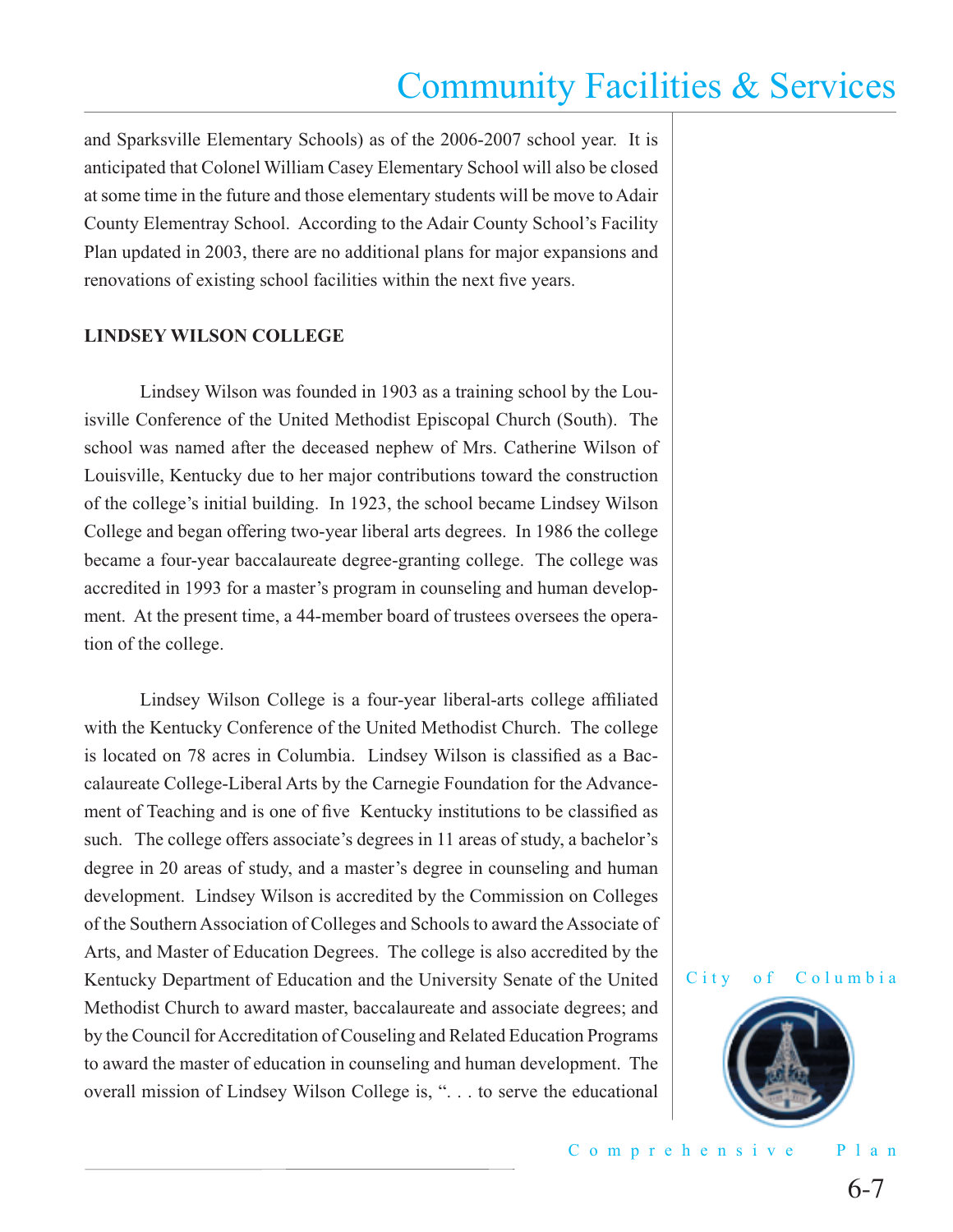needs of students by providing a living-learning environment within an atmosphere of active caring and Christian concern where every student, every day, learns and grows and feels like a real human being."

Over the last 18 years the college has constructed 25 new buildings including a business leadership center, a science center, a campus ministry center, a library, a state-of-the-art residence hall, a regional dining conference center, an expanded student union building, a European-style soccer stadium, and a renovated humanities center and art gallery. In addition, the John B. Begley Chapel was designed by the late award-winning architect E. Fay Jones. The chapel, which is the eighth one designed by Jones, was a gift from anonymous donors. In the planning stages are: an academic support center, a fine arts center, and a health and wellness center.

 Total enrollment for the 2006-2007 school year is 1,790 with 720 students living in the college's residence halls and apartments. Although the college serves the residents of Southcentral Kentucky, Lindsey Wilson has a diverse campus of students representing 99 Kentucky counties, 26 states, and 32 foreign countries.

### **AREA COLLEGES AND UNIVERSITIES**

As detailed in the paragraphs above, Lindsey Wilson College, is the only college located in the City of Columbia. However, there are 13 additional places of higher education within 60 miles of the city. The facilities along with their location and enrollments rates are listed in Table 6-2.

 In addition, Vocational-Technical Training is available at 15 locations convenient to residents of the city and county. These Kentucky Tech secondary schools (sec), called Area Technology Centers (ATC), are operated by the Cabinet for Workforce Development. Other secondary schools are operated by public school districts. The post-secondary (P/S) schools, called technical colleges, are governed by the Kentucky Community and Technical College System (KCTCS). Table 6-3 lists all vocational-technical schools within 60 miles of Columbia.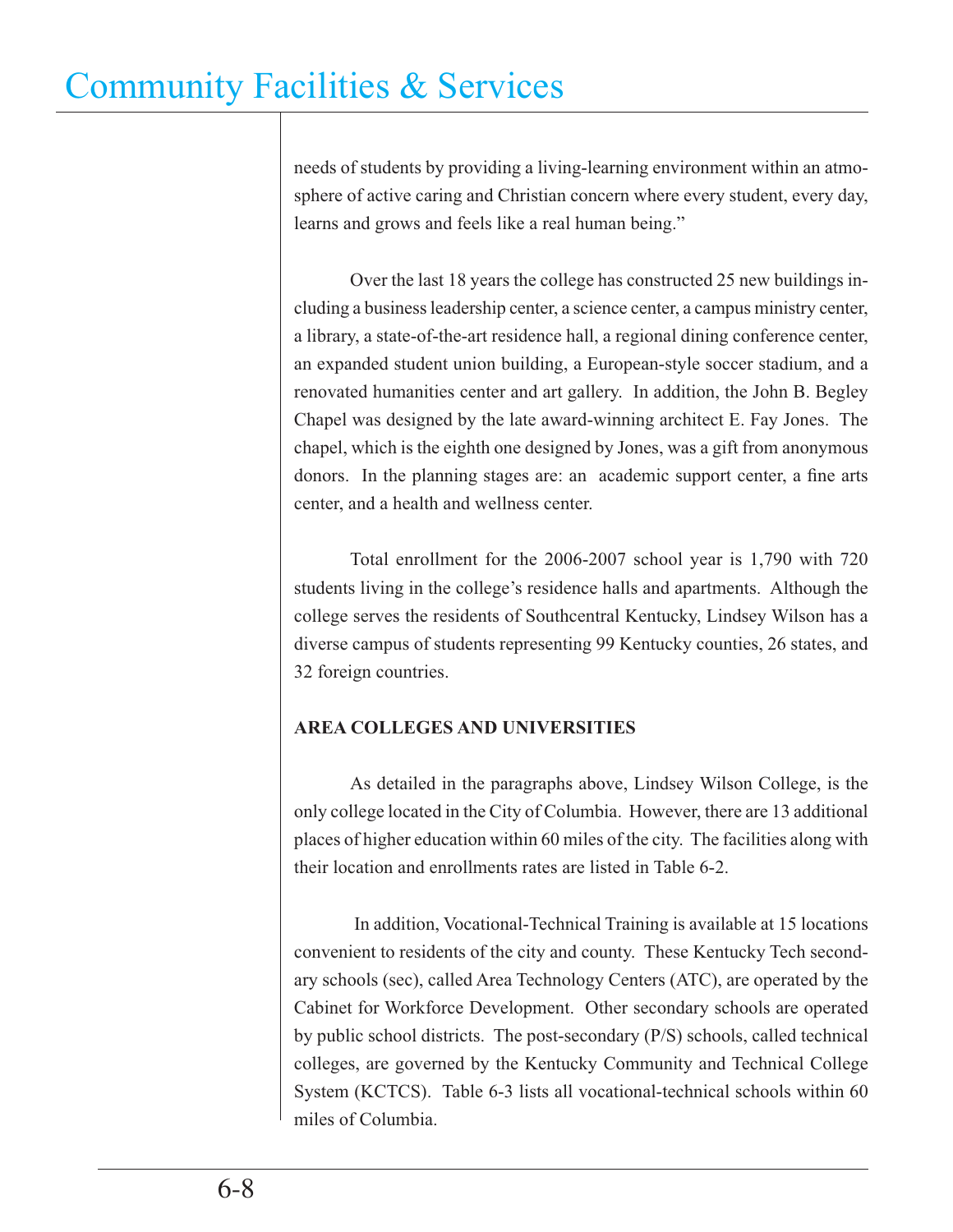#### Table 6-2 COLLEGES AND UNIVERSITIES WITHIN 60 MILES OF COLUMBIA

| <b>Miles</b> | Institution                               | Location                 | Enrollment (Fall 2003) |
|--------------|-------------------------------------------|--------------------------|------------------------|
|              | Lindsey Wilson College                    | Columbia                 | 1,677                  |
| 17           | Campbellsville University                 | Campbellsville           | 2,024                  |
| 35           | <b>Bowling Green Technical College</b>    |                          |                        |
|              | <b>Glasgow Technology Campus</b>          | Glasgow                  | 831                    |
| 35           | <b>Bowling Green Technical College</b>    |                          |                        |
|              | <b>Glasgow Health Campus</b>              | Glasgow                  | 202                    |
| 39           | <b>Somerset Community College</b>         |                          |                        |
|              | <b>Somerset South Campus</b>              | Somerset                 | N/A                    |
| 39           | Somerset Community College, Main Campus   | Somerset                 | 5751*                  |
| 42           | Saint Catherine College                   | St. Catherine            | 671                    |
| 48           | National College of Business & Technology |                          |                        |
|              | Danville Branch                           | Danville                 | 278                    |
| 48           | Central Kentucky Technical College        |                          |                        |
|              | Danville Campus                           | Danville                 | 340                    |
| 48           | Centre College                            | Danville                 | 1,062                  |
| 52           | Elizabethtown Technical College           | Elizabethown             | 1,123                  |
| 52           | Elizabethtown Community College           |                          |                        |
|              | Main Campus                               | Elizabethown             | 2,972                  |
| 52           | WKU - Elizabethtown Extended Campus       | Elizabethown             | N/A                    |
| 52           | <b>Somerset Community College</b>         |                          |                        |
|              | <b>McCreary County Campus</b>             | <b>Whitley City</b>      | N/A                    |
|              |                                           | <b>TOTAL ENROLLMENTS</b> | 16,931                 |

Note: Miles are calculated as straight-line distance, not highway miles.

\*Denotes enrollment for entire institution, including branch campuses; otherwise, enrollment is for specified campus. Source: Kentucky Cabinet for Economic Development

#### Table 6-3 VOCATIONAL-TECHNICAL SCHOOLS WITHIN 60 MILES OF COLUMBIA

| <b>Miles</b> | Name                                   | Location                 |       | Enrollment<br>2002-2003 |       |
|--------------|----------------------------------------|--------------------------|-------|-------------------------|-------|
|              |                                        |                          | Sec.  | P/S                     | Total |
| 13           | Lake Cumberland ATC                    | <b>Russell Springs</b>   | 359   | N/A                     | 359   |
| 15           | <b>Green County ATC</b>                | Greensburg               | 435   | N/A                     | 435   |
| 26           | Casey County ATC                       | Liberty                  | 388   | N/A                     | 388   |
| 30           | <b>Clinton County ATC</b>              | Albany                   | 378   | N/A                     | 378   |
| 31           | <b>Wayne County ATC</b>                | Monticello               | 575   | N/A                     | 575   |
| 32           | <b>Marion County ATC</b>               | Lebanon                  | 375   | 6                       | 381   |
| 35           | <b>Barren County ATC</b>               | Glasgow                  | 494   | 4                       | 498   |
| 35           | Monroe County ATC                      | Tompkinsville            | 372   | N/A                     | 372   |
| 46           | <b>Lincoln County ATC</b>              | Stanford                 | 348   | N/A                     | 348   |
| 50           | <b>Nelson County ATC</b>               | Bardstown                | 644   | N/A                     | 644   |
| 53           | Harrodsburg ATC                        | Harrodsburg              | 360   | N/A                     | 360   |
| 54           | <b>Garrard County ATC</b>              | Lancaster                | 278   | N/A                     | 278   |
| 55           | Allen County Area Vocational Education |                          |       |                         |       |
|              | Center                                 | Scottsville              | 674   | N/A                     | 674   |
| 56           | Rockcastle County ATC                  | <b>Mount Vernon</b>      | 404   | N/A                     | 404   |
| 60           | Grayson County Area Vocational Center  | Leitchfield              | 456   | N/A                     | 456   |
|              |                                        |                          |       |                         |       |
|              |                                        | <b>TOTAL ENROLLMENTS</b> | 6,540 | 10                      | 6.550 |

Note: Miles are calculated as straight-line distance, not highway miles. Kentucky Tech secondary schools (Sec), called<br>technology centers (ATC), are operated by the Cabinet for Workforce Development. Other secondary school

Source: KY Cabinet for Workforce Development; KY Community and Technical College System; KY Department of Education

#### City of Columbia



#### Comprehensive Plan

6-9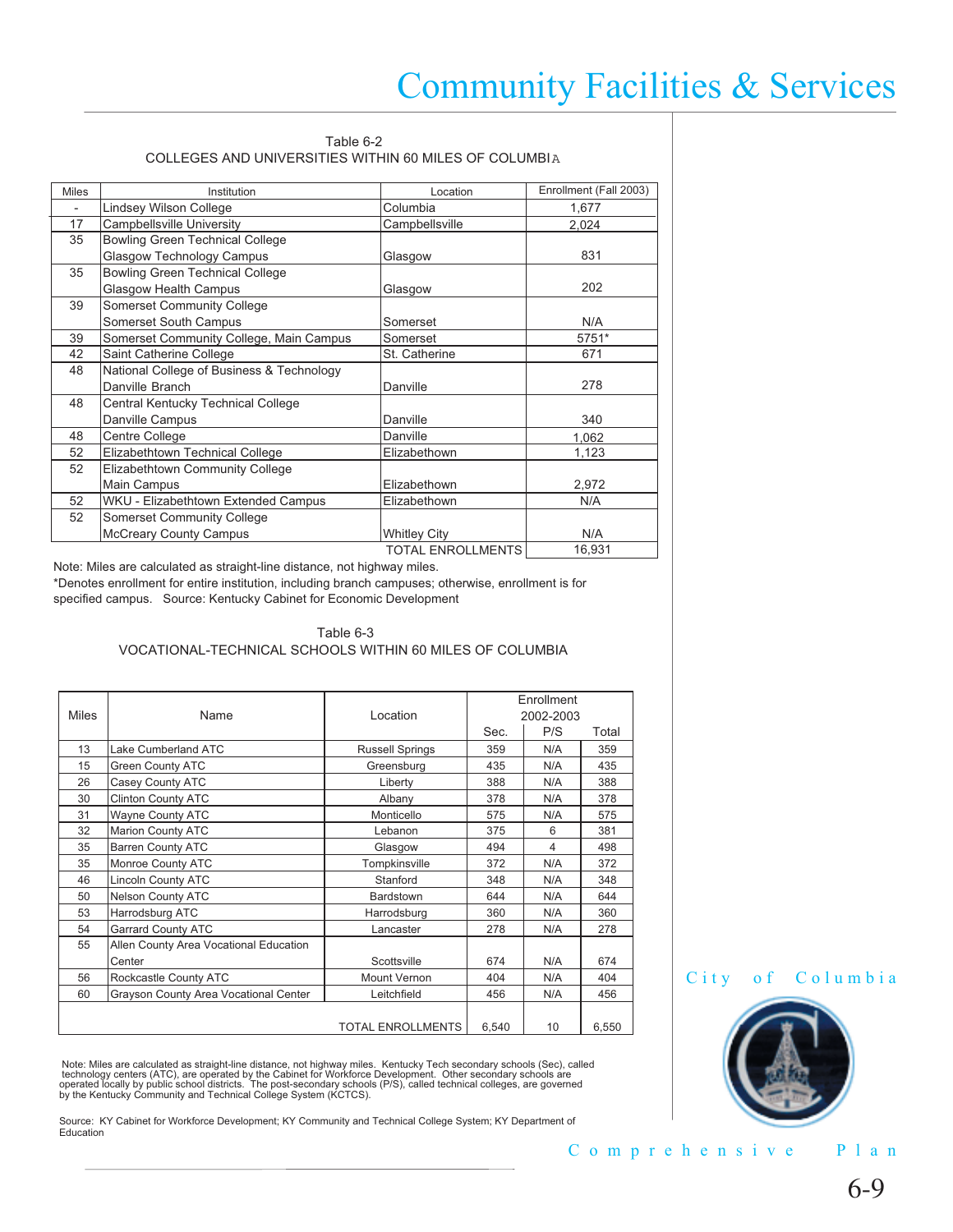### **PUBLIC LIBRARY SERVICE IN ADAIR COUNTY**

 The Adair County Public Library opened at its current location at 307 Greensburg Street in 1979. Prior to moving to this location, the library was housed at the municipal building.

 The library has a book collection of 44,000 volumes and an audio/video/ DVD collection of 600. At the present time, there are 8,000 registered borrowers with a reported 2006 circulation of 50,470. Through interlibrary loans, the library has loaned 3,500 volumes and borrowed 5,200 volumes. The library also has a notable genealogy collection that contains approximately 28,000 volumes and 1,600 family folders. The library has five internet computers.

 In addition to its standard services to the community, the library offers a bookmobile service. This service was enhanced in 1996 when a new bookmobile was given to the Adair County branch from the State Library. Routes are run every three weeks. The library also offers a story hour every Wednesday at 10:00 a.m. for preschoolers during the school year and summer reading program for all age groups during the summer.

### **RECREATION**

 Leisure and recreation are increasingly important elements contributing to the overall quality of life in a community. Unlike other community facilities discussed in this chapter, the provision of recreational facilities and programs is not always viewed as essential. Therefore, securing public funds can often be difficult. However, planning for parks, recreation and open space is important for the following reasons:

1. It encourages multi-modal activities through the development of low impact, non-consumptive transportation patterns (i.e. walking, bicycling).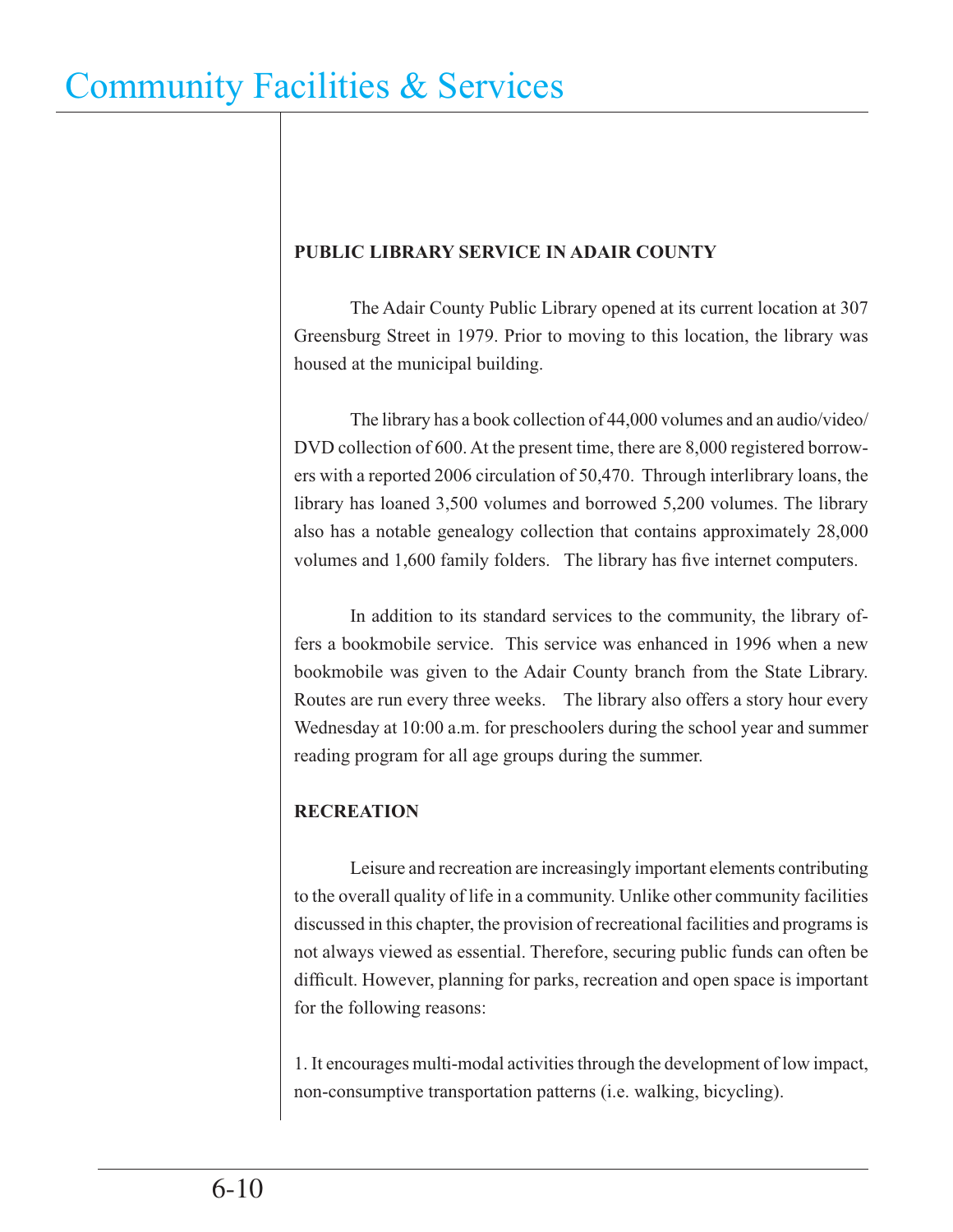2. Open/Green spaces enhance the aesthetic appearance and value of a community.

3. It encourages wellness activities and provides a means for these activities.

4. To provide uninterrupted and safe pedestrian movement between parks, neighborhoods, schools, etc.

5. Protection of the integrity and quality of disappearing resources (significant open spaces, natural habitats, natural drainage, views and vistas).

6. To link recreational components together (through greenway and multimodal transportation systems) in order to form a cohesive park, recreational and open space system.

7. Improves the quality of development by emphasizing harmony with the natural environment.

8. Increases the city's appeal as a tourist destination.

9. Encourages greater community involvement and other forms of volunteering.

10. Enhancement of a community's quality of life (and property values).

 Beyond those facilities available through the public school system (listed in Table 6-4), the residents of the City of Columbia have access to a number of regional parks and recreational areas within 50 miles of town. The closest facility is Green River Lake located in northern Adair County. Holmes Boat Dock, just nine miles from Columbia, has a full service boat dock, picnic shelters, restaurant, general store, ship store, beach, campground, and watersport boat rentals. Other regional recreational areas include: Lake Cumberland and associated facilities, Lake Cumberland State Resort Park, Green River State Park, Dale Hollow Lake, Barren River Lake State Resort Park and General Burnside State Park. Also within 50 miles of Columbia are the Abraham Lin-





Comprehensive Plan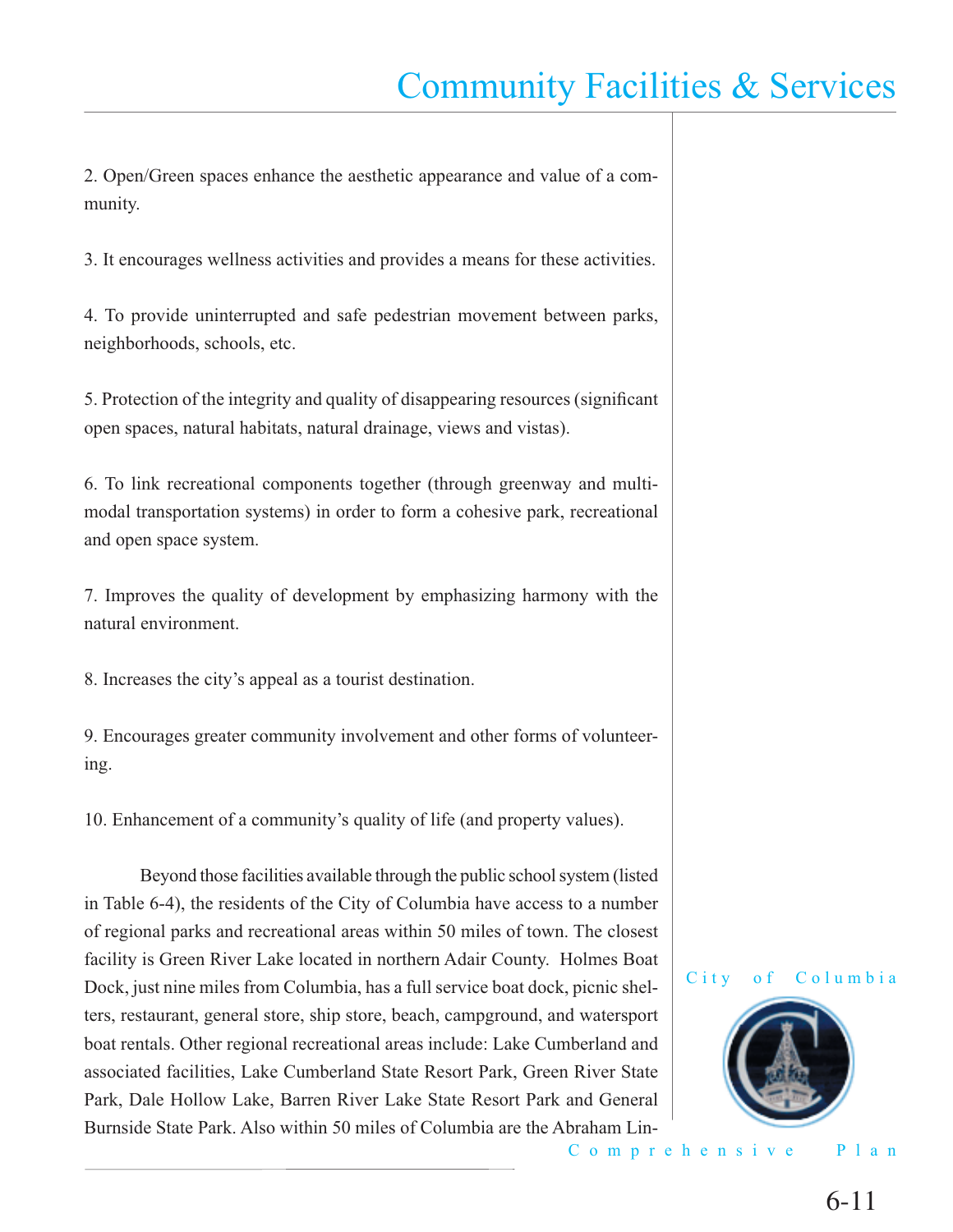coln Birthplace National Historic Site and Old Mulkey Meeting House State Historic Site.

|                                      | List of                                                                                                                                            |  |
|--------------------------------------|----------------------------------------------------------------------------------------------------------------------------------------------------|--|
| <b>SCHOOL</b>                        | <b>Recreational Facilities</b>                                                                                                                     |  |
| <b>Col. William Casey Elementary</b> | Gymnasium (/Cafeteria)<br>Playground                                                                                                               |  |
| <b>Adair County Elementary</b>       | Gymnasium (/Cafeteria)<br>Playground<br><b>Basketball Court</b>                                                                                    |  |
| John Adair Middle School             | Gymnasium (/Cafeteria)<br>Softball/Baseball Field                                                                                                  |  |
| <b>Adair County Middle School</b>    | Gymnasium<br><b>Basketball Court</b><br><b>Football Field/Soccer Field</b>                                                                         |  |
| <b>Adair County High School</b>      | Gymnasium<br>Football Field (also used for Soccer)<br><b>Track</b><br>1 Basketball Court<br>1 Baseball Field<br>Cross Country Track (5,000 meters) |  |

### **Table 6-4 Inventory of Adair County School District Recreational Facilities**

 The county fairground, which is VFW owned, is the primary public recreational facility in Columbia with the city owning and operating the pool facilities. The facilities at the fairgrounds include a track, four basketball goals, playground equipment, an outdoor swimming pool, a wading pool and picnic area. Recent improvements have been made to the pool and outdoor restrooms. The Columbia City Park is located at the fairgrounds and underwent a \$42,000 renovation project in 2002. The project, partially funded by a grant from Kentucky Land and Water Conservation, allowed the city to add new playground equipment, completely resurface and stripe the tennis courts, add new fencing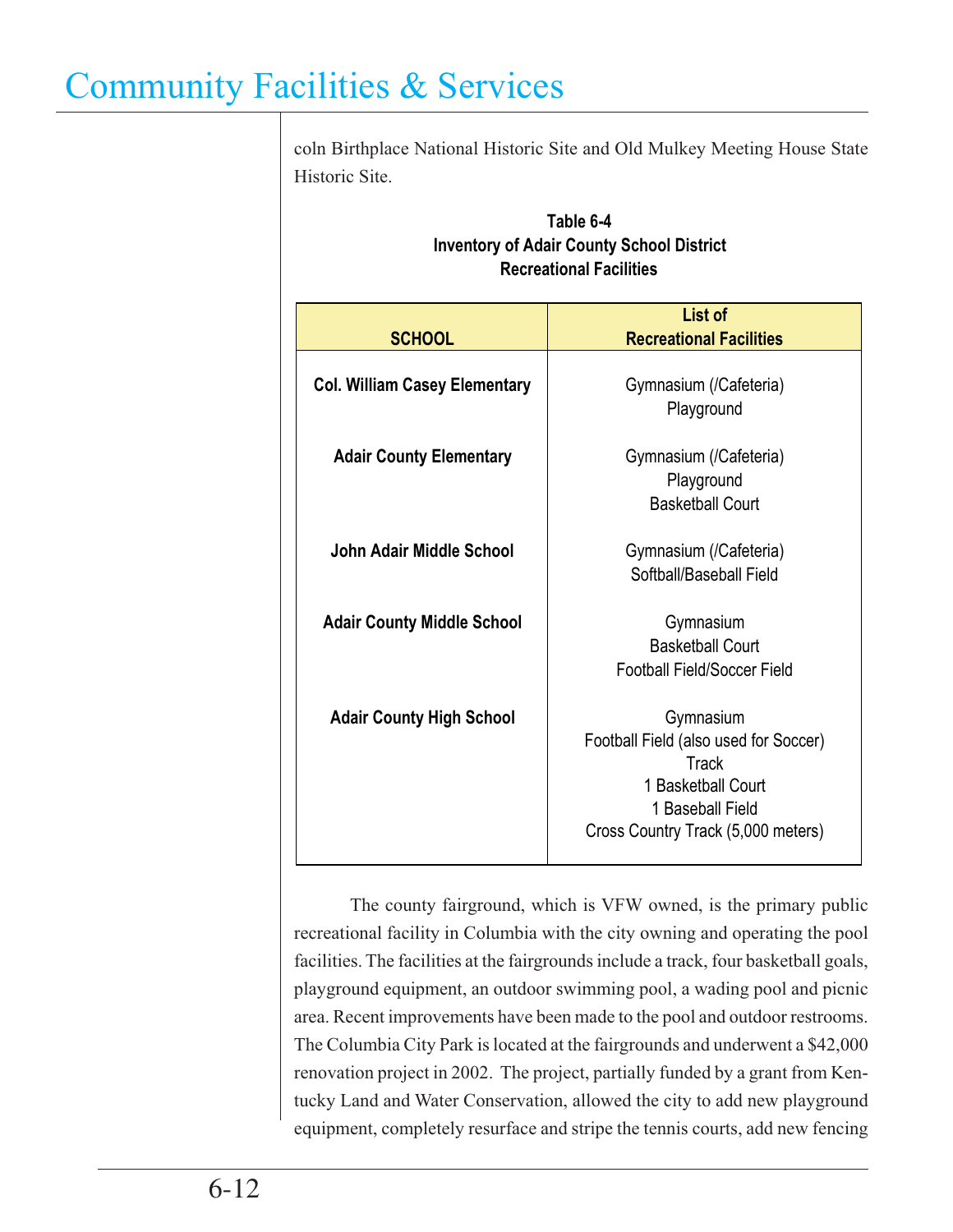and lights as well as some new park benches, picnic tables, and grills. The city park also houses the Columbia City Pool. The main pool is 30' X 80' with a depth ranging from 4' to 10'. Located next to the main pool is the smaller baby pool which ranges in depth from 1' to 3'. The pool is operated during the summer months and has five life guards trained and certified by the American Cross in life-guarding, CPR, and First-Aid. The city pool offers group swimming lessons throughout the summer and advertises dates and times in the local newspaper and radio stations. Water aerobics are offered three days per week, one hour before the pool opens. The pool can be rented to the public for private swimming parties after regular operating hours. During the past few years the pool has had several major improvements. New vinyl liner and filtration system has been installed as well as a new diving board and stand, picnic tables, and 12 chaise lounge chairs.

 Lindsey Wilson College also has recreational facilities that are available for use by local residents. Facilities include three tennis courts, a baseball field, two soccer fields (one practice field and one stadium), and an indoor gymnasium with basketball goals.

The Adair County Little League owns three Little League baseball fields, with the newest field being completed in June 1998. All fields are located in the industrial park (south of the Cumberland Parkway) on Doc Walker Road. There are electric scoreboards and a concession area at the site.

 The Christian Life Center, owned by the Columbia Baptist Church, also offers recreational facilities in Columbia. These facilities are open to the public during designated hours or may be rented by groups for activities. Facilities include a softball field, a one-half mile walking track, two tennis courts, picnic facilities and an indoor gymnasium with basketball goals. An indoor multipurpose room is used for volleyball. In addition to the Christian Life Center, several churches within the community have recreational facilities available.

 The Pinewood Country Club, located just west of Columbia off of KY 80, is a private facility only open to members and out-of-town guests. Facilities at the club include an outdoor swimming pool, a eighteen-hole golf course, practice green and driving range.

#### City of Columbia

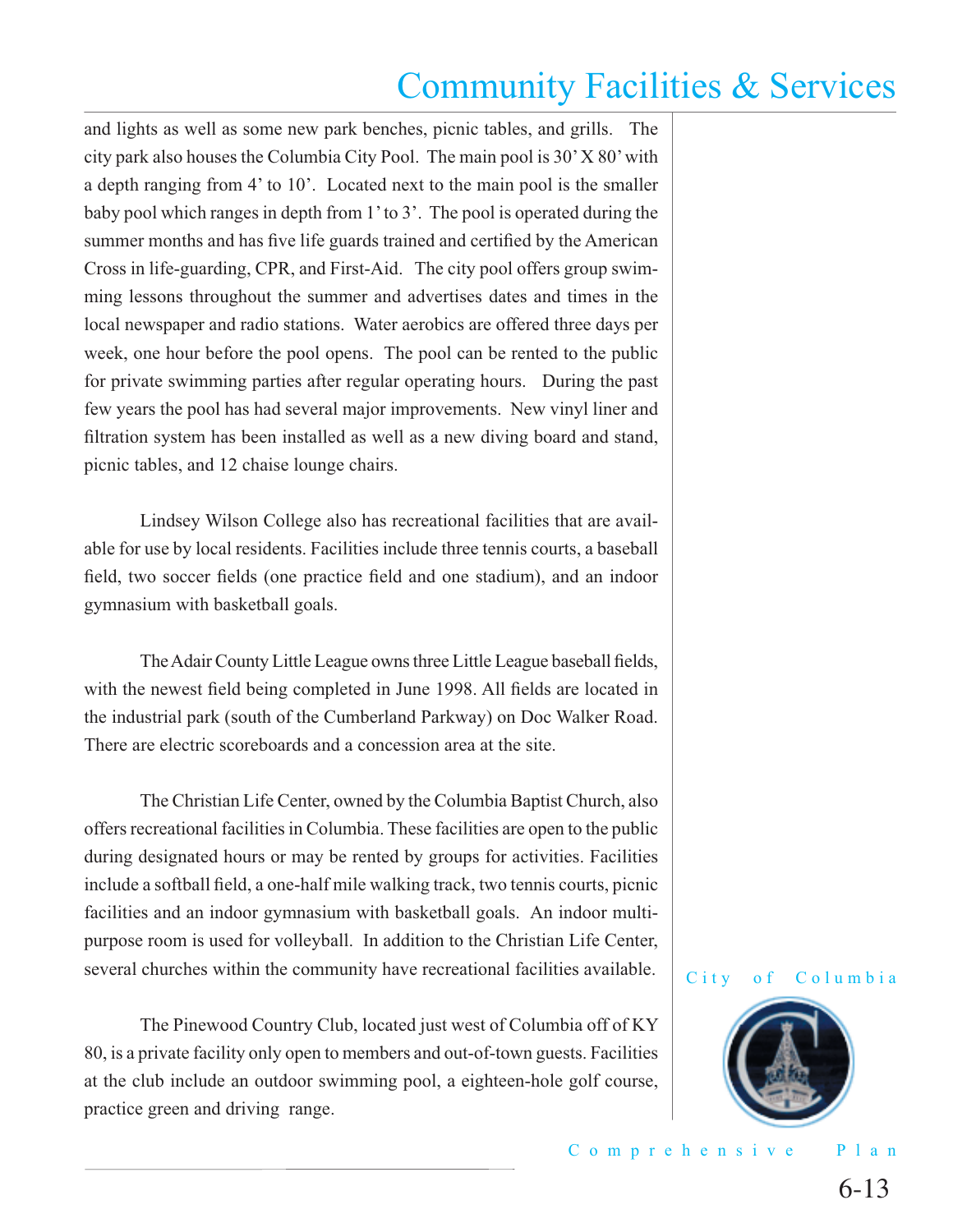It is recommended that the City of Columbia expand its recreational facilities. Columbia's greatest need for recreational resources is the development of mini-parks or nodes of recreational greenspace within the city and the development of one centrally located neighborhood park that is five to ten acres in size. These parks should be linked via walking/bike trails and geared toward younger children and the elderly. Due to the widespread lack of sidewalks, there are few areas where young children and the elderly can safely walk in Columbia. Therefore it is an additional recommendation that a comprehensive sidewalk system including pedestrian and bike trails be established through both private (as development occurs) and public methods. In addition, a mini-park with benches and a green area would enhance the public square. In order to develop plans for a comprehensive park and sidewalk system it is recommended that the City of Columbia task the current Parks and Recreation Department to conduct a recreational needs assessment and plan for additional parks.

### **PUBLIC SAFETY**

### **POLICE PROTECTION**

 The Columbia Police Department is currently located in City Hall at 116 Campbellsville Street. In 1991, the police department was relocated from two upstairs rooms in City Hall to a downstairs area approximately 780 square feet in size. The existing office space includes a police station desk, an evidence room, finger printing area, an interview room and an office for the Chief of Police. The Department consists of ten full time officers, all of whom are certified by the Department of Criminal Justice. Certification requires the completion of a basic 16 week program in Law Enforcement at Eastern Kentucky University and a minimum of 40 hours of yearly continuing education classes in law enforcement related fields. Additionally some officers are certified trainers in other fields. At the present time, the department has one D.A.R.E. instructor, one firearm instructor, one O.C. Spray Instructor, and one field training officer.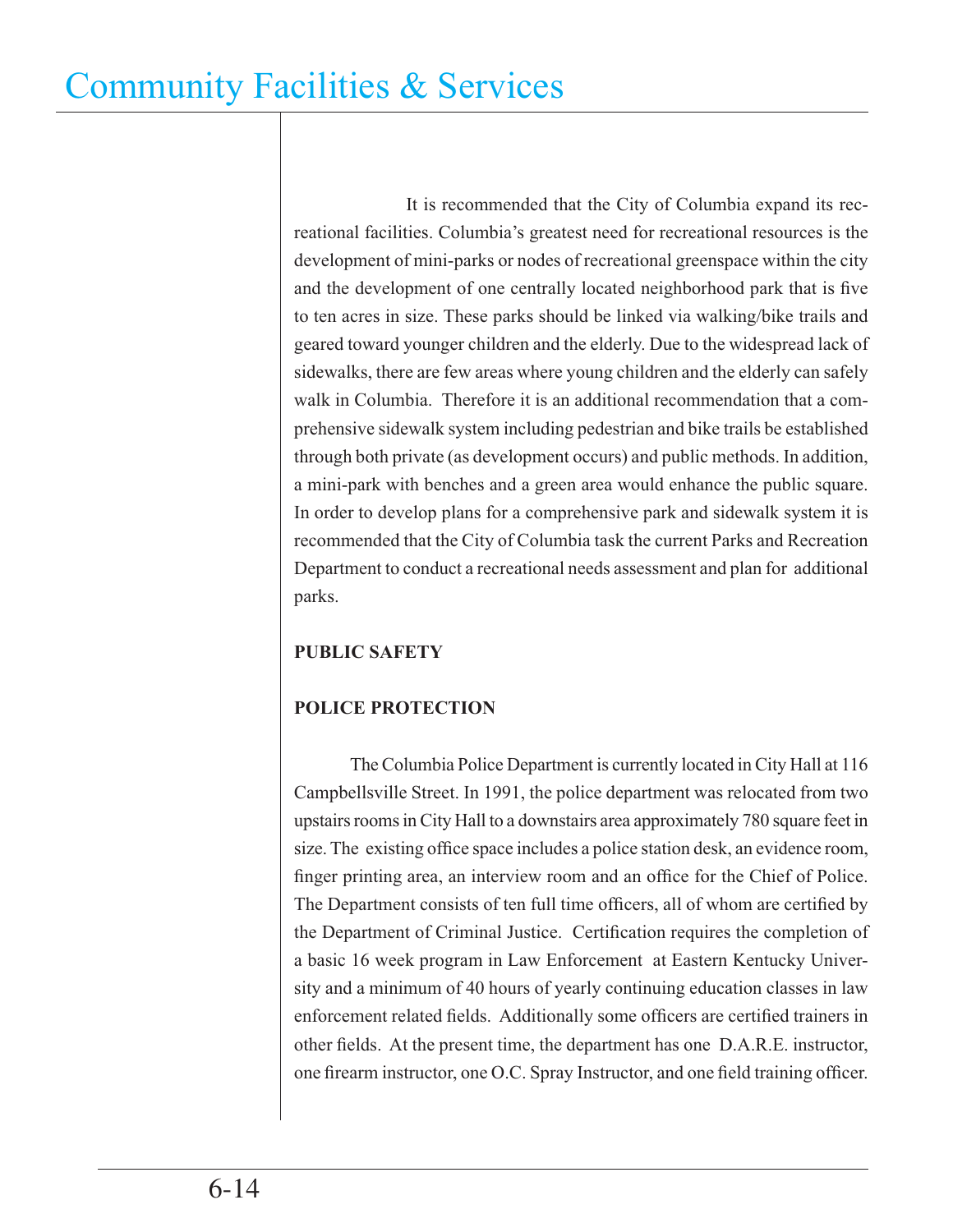All Columbia officers are certified to operate a Breathalyzer. As of July 2005, the Columbia Police Department had ten police cruisers fully equipped with communications equipment and a military 4x4 truck obtained through the Ft. Knox Revitalization Program. As the police department has implemented the home-fleet program each officer is assigned a vehicle. Vehicles are then driven home at night to increase the visibility of the police department.

As the county sheriff and state police do not have officers on duty in Adair County 24 hours per day, many times the only police officers on duty are from the city police department. For this reason, the city police officers have countywide jurisdiction.

 Police activity reports were reviewed for the years of 2002, 2003, and 2004. The total number of calls of service has steadily increased over the past three years

|                        | 2002  | 2003  | 2004  |
|------------------------|-------|-------|-------|
| Calls for service      | 4,417 | 4,951 | 6,940 |
| Motorist assist        | 230   | 273   | 318   |
| Vehicle Lockouts       | 948   | 946   | 834   |
| <b>Escorts</b>         | 534   | 376   | 254   |
| Accidents Investigated | 335   | 274   | 292   |
| Injury Accidents       | 28    | 21    | 28    |

 During the period from June 2002 to June 2005, the number of citations issued totaled 3,302. The highest number of citations (251) issued during this period was for "No Insurance" (1st offense), with "Alcohol Intoxication" ranked second with 246 citations issued, and "Expired or No Registration Plates" ranked third with 193 citations.

 In addition to the normal patrol (24 hours per day, 7 days per week), and investigative functions, the Columbia Police Department operates other programs such as the in-school program D.A.R.E., Neighborhood Watch, Safe Spot, and Shop with a Cop (sponsored by the Columbia Masonic Lodge). Bicycle Safety and drug and alcohol related programs are offered for preschool through high school students . The Department has also hosted a Crime College



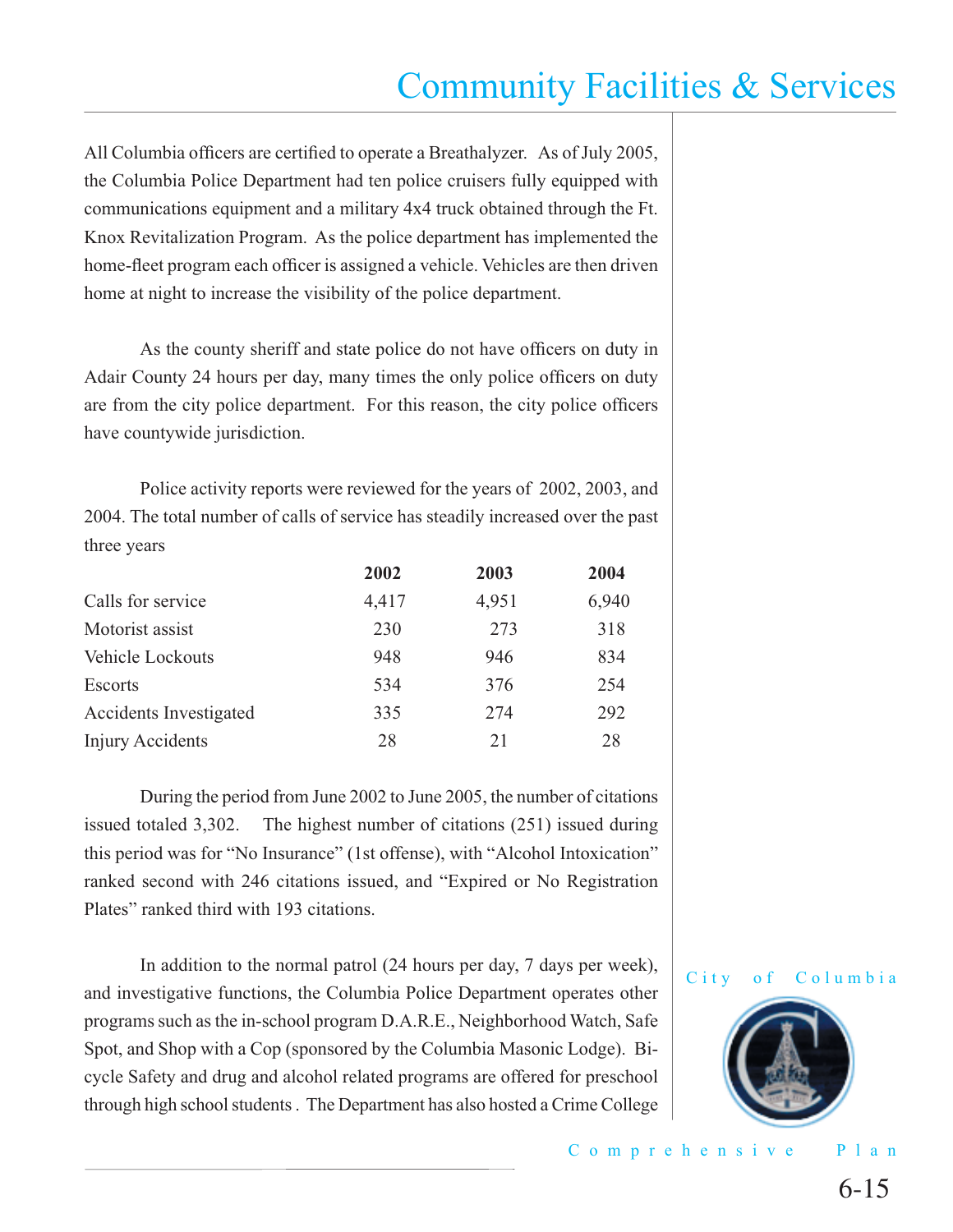for senior citizens and routinely visits senior locations to give safety tips and distribute literature. In addition to educational programs, the Columbia Police Department provides escort services to businesses and banks, offers free finger printing of children and the use of engravers to mark household possessions with an identifying number

 Due to a COPS grant, the Department has recently received a complete upgrade of its computer system. This upgrade allows the Department to access national information, including the National Crime Information Center (NCIC). The Columbia Police Department is also in the process of installing laptop computers in each police cruiser. When installed, officers will be able to issue citations, make accident reports, check the NCIC database, and verify registrations and driver's licenses. The Department has also received Homeland Security Grants for various safety equipment. Although, there are no specific plans for expansion of office space, the police department has been investigating the possibility of constructing a police station on a vacant lot the city owns adjacent to city hall. It is hoped that this office will also serve as the central dispatch for Adair County which is currently located at the Adair County Regional Jail. This dispatch currently serves the fire, ambulance, city police, sheriff departments, and the rescue squad. It is important to note that Enhanced 911 has been online in the county since October of 1998. In addition, there is a base station in the police department allowing communication with police cruisers and other emergency vehicles.

### **FIRE PROTECTION**

The Columbia-Adair Volunteer Fire Department provides fire protection to both Columbia and most of Adair County. The volunteer fire department, founded in 1954, is located in Columbia. There are currently two other fire departments within the county. The Knifley Volunteer Fire Department serves the Knifley area of Adair County, north of the Green River Bridge. The Breeding Volunteer Fire Department, formed in July 1998, serves the southern end of the county. The ISO Rating in the city is six and ten in the county. An inventory of the equipment and facilities for each department is shown on in Table 6-5.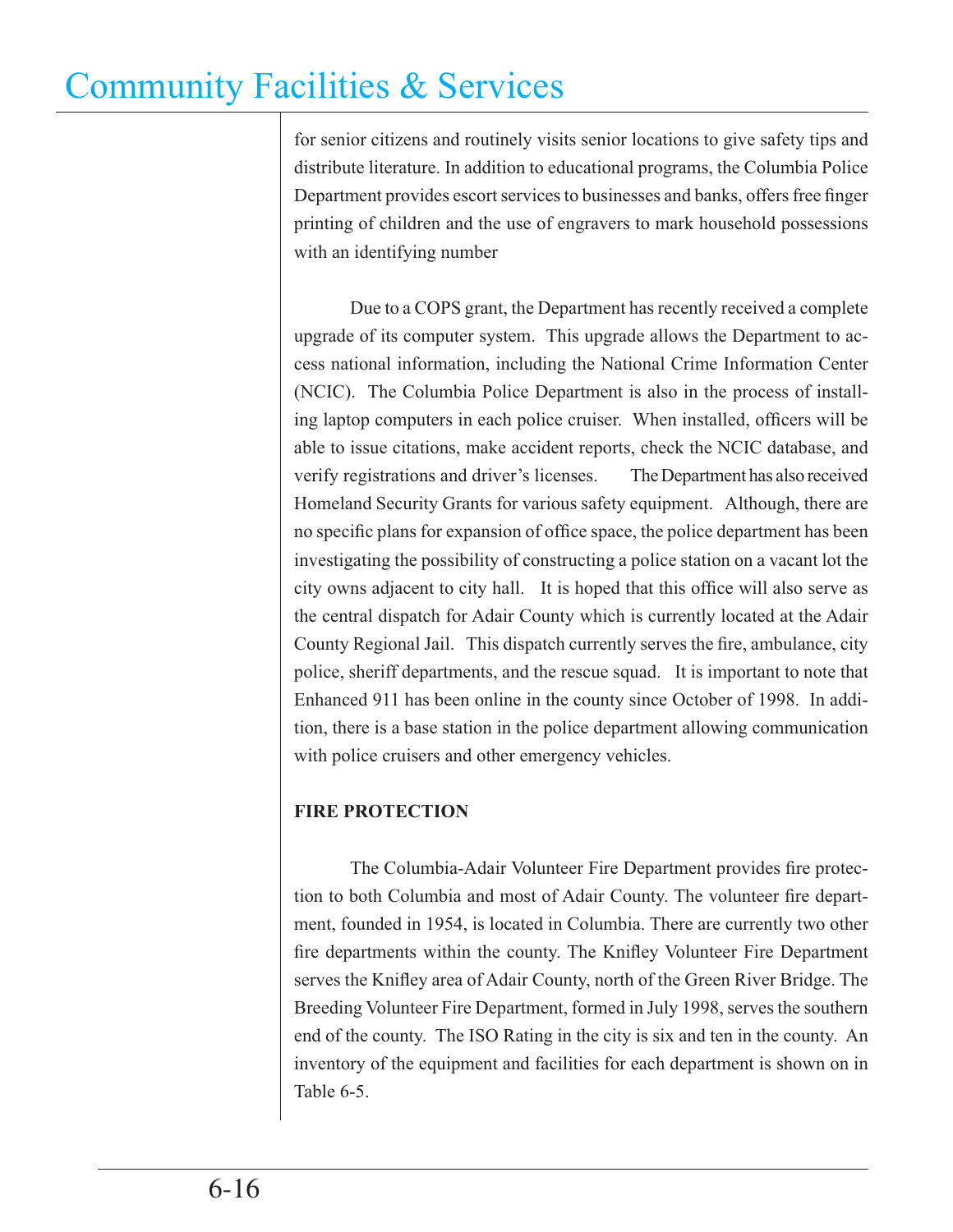**Table 6-5 Inventory of Adair County Fire Departments**

| <b>Fire Departments</b>          | <b>Service</b><br>Area | <b>Equipment List</b>            |
|----------------------------------|------------------------|----------------------------------|
| Columbia-Adair County            | City of                | <b>City Equipment</b>            |
| <b>Volunteer Fire Department</b> | Columbia               | 2 - 750 GPM Pumpers              |
| Columbia, Kentucky 42728         | and the                | 1-1000 GPM Foam Truck            |
| 34 Volunteers                    | majority of            | 1995 Aerial Ladder Truck         |
| Formed: 1954                     | unincorporated Adair   |                                  |
|                                  | County.                | <b>County Equipment</b>          |
|                                  |                        | 1-1250 GPM Pumper                |
|                                  |                        | 1-2500 Gallon Tanker             |
|                                  |                        | 1-2000 Gallon Tanker             |
|                                  |                        | 1-200 Gallon Tanker - Pumper 4x4 |
|                                  |                        | 1 support vehicle                |
|                                  |                        |                                  |
| Knifley Volunteer                | <b>Adair County</b>    | 1 - 1st Response Truck           |
| Fire Department                  | North of the           | 1-2000 Gallon Tanker             |
| Knifley, Kentucky                | Green River            | 1-500 GPM Pumper                 |
|                                  | <b>Bridge</b>          | 1-500 GPM Pumper - 1100 Gallon   |
| 18 Volunteers                    |                        |                                  |
| Formed: 1993                     |                        |                                  |
|                                  |                        |                                  |
| <b>Breeding Volunteer</b>        | Southern end           | 1-1st Response Truck             |
| <b>Fire Department</b>           | of Adair County        | 1-2000 Gallon Tanker             |
| Breeding, Kentucky               |                        | 1-500 GPM Pumper                 |
|                                  |                        | 1-500 GPM Pumper - 1100 Gallon   |
| 18 Volunteers                    |                        |                                  |
| Formed: July 1998                |                        |                                  |
|                                  |                        |                                  |

 The Columbia-Adair Volunteer Fire Department owns a building at 200 Merchant Street where they have been located since 1964. In 1977, the fire department doubled their building size and currently has a fire house 5,400 square feet in size. The fire department currently has 25 volunteer firefighters. Each firefighter is equipped with a pager and is on-all at all times. All 25 are state-certified and receive monthly training on current techniques. The department also has five certified EMT's employed with the local ambulance service, two firefighters employed with local law enforcement agencies, and a hazardous materials specialist. In order to provide fire protection to the city and county, the city charges a eleven percent (11%) tax on insurance to support the department. County residents pay \$15 in membership dues per year for each property. This rate was increased from ten dollars in 1998. Nonmembers are charged \$250 per response. The fire department also receives state insurance premium funds based upon training levels. In order to receive these funds, 51% of all volunteers must be certified. In 2004, the fire department received a \$450,000 FEMA grant to purchase a '95 Aerial Ladder Truck. The total cost for the truck was \$750,000.



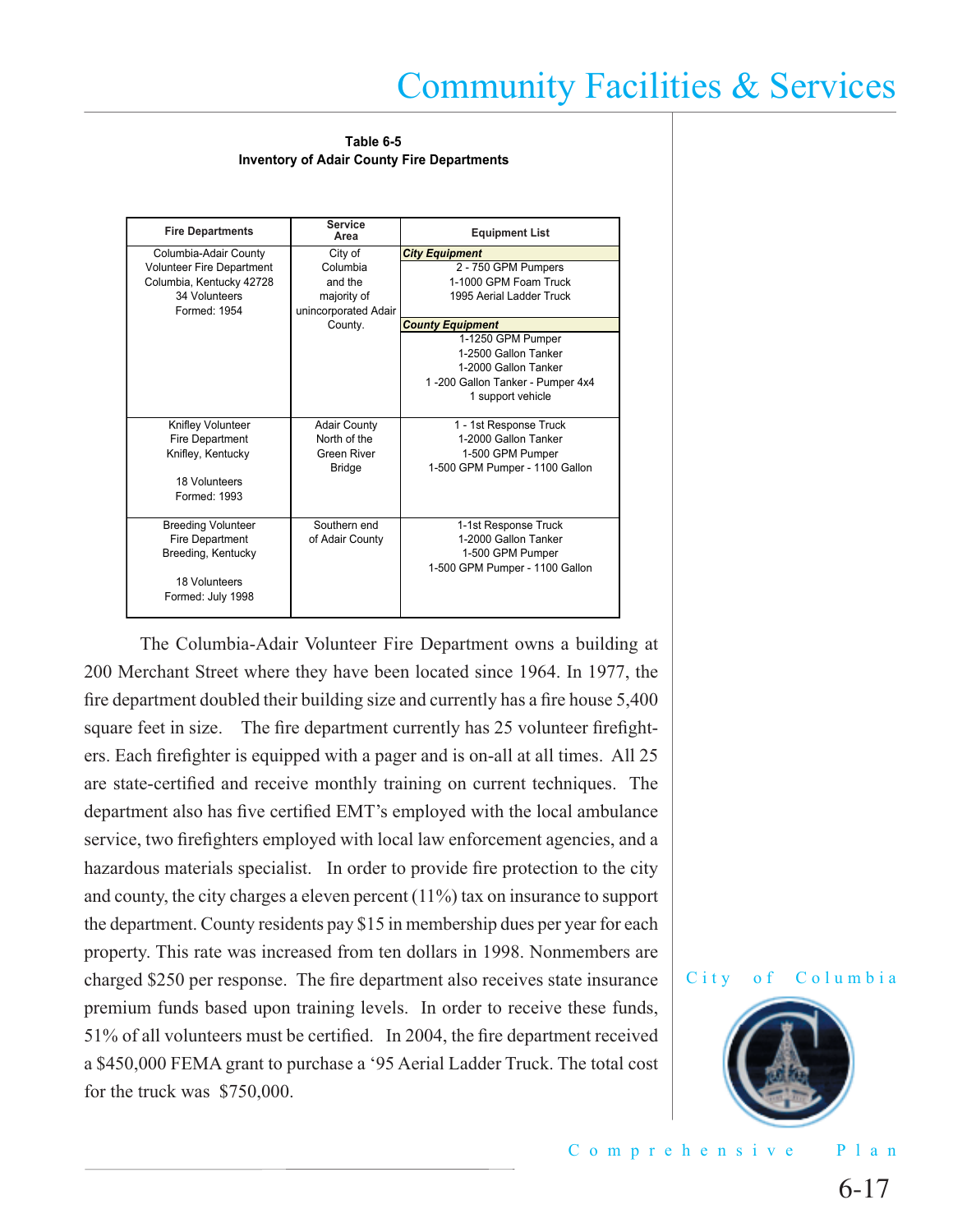The Knifley Volunteer Fire Department began in 1986 with 16 members and meetings held in a barn. In 1989 they relocated to a multi-purpose community facility at 6130 Elkhorn Road. They currently have 18 volunteer firemen. Fire dues are \$25.

 The Breeding Volunteer Fire Department began in July of 1998 and moved into a multi-purpose facility in October of 1999. They currently have 18 volunteer firemen. Fire dues are \$25 per deed and \$15 per additional deed.

### **ADAIR COUNTY EMS**

 Adair County EMS provides 24 hour emergency medical and ambulance service to both Columbia and Adair County. The service is funded by a countywide special tax (less than 1%) on personal property and vehicles. A three-member board, appointed by the Adair County Fiscal Court, oversees the non-profit agency.

 The Adair County EMS is housed at 24 Service Road. The building contains offices, a garage and sleeping quarters. Five ambulances and one special extrication unit (equipped with the Jaws of Life) are housed at the facility. In addition, the Adair County EMS recently obtained a van to be used for the transfer of ambulatory patients to a medical facility. This van is used when it has been determined that use of an ambulance is not necessary. The Adair County EMS has 20 full-time EMTs and ten paramedics. The EMTs provide both Basic Life Support Services (BLS) and Advanced Life Support (ALS) services.

 In addition, to emergency services, the ambulance service also offers educational courses to the community such as CPR classes, first aid training, blood born pathogens and AIDS training.

### **COLUMBIA-ADAIR COUNTY RESCUE SQUAD**

 Supplemental to (and separate from) the Adair County EMS is the Columbia-Adair County Rescue Squad which is equipped to respond to any disaster/emergency situation such as wreck extraction, water rescue, search and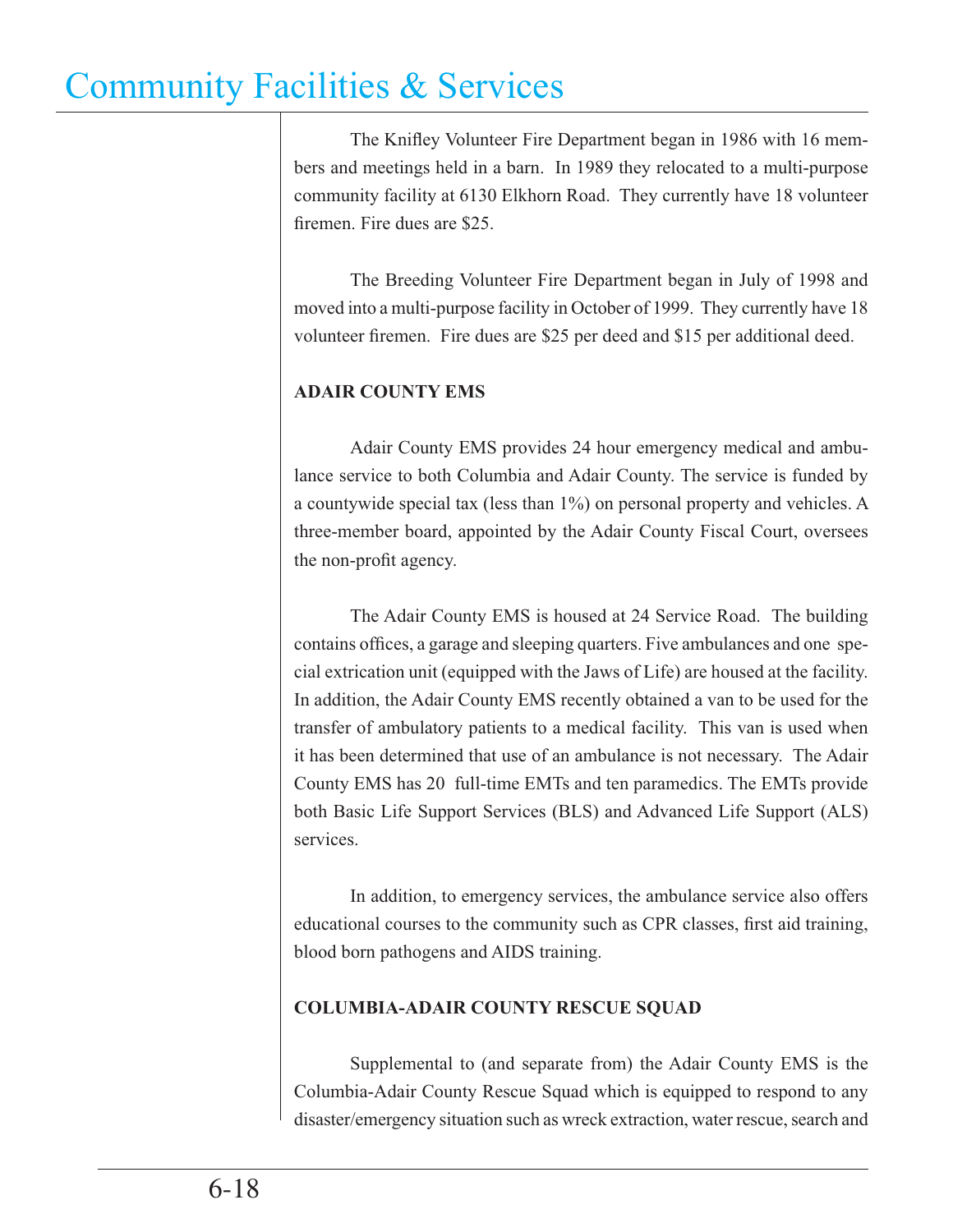rescue, snow runs, farm rescue, rapelling and weather spotting. The squad, located at on Campbellsville Street, has approximately 40 volunteer members who undergo annual training. The Rescue Squad is community charity organization who use fundraisers throughout the year to help with expenses and buy new equipment. The following is a current equipment list of the squad.

| $(1)$ Air Chisel              | (1) 10 Ton Porta-Power                |
|-------------------------------|---------------------------------------|
| (1) 2.5 KW Portable Generator | (1) 1.5 KW Portable Generator         |
| (6) Portable Flood Lights     | (3) Q-Beam Spotlights                 |
| (1) K-bar Rescue Tool         | $(2)$ 800 lbs. Winches                |
| (1) Gator Spreader System     | (2) Sky Geni Kits                     |
| $(3)$ Airbags                 | (1) Portable Air Compressor (160 psi) |
| (4) SCBA tanks                | $(1)$ 14' Jon Boat                    |
| (3) Suburban 4x4 Trucks       | $(2)$ 16' Jon Boats                   |
| $(1)$ 4x4 Truck               | $(2)$ 25 hp Boat Motors               |
| $(1)$ 20' Jon Boat            |                                       |

### **OFFICE OF DISASTER AND EMERGENCY MANAGEMENT (DEM)**

The Adair County Office of Disaster and Emergency Management (DEM) is the county agency having the primary responsibility and authority for the following:

- 1. Planning and execution of disaster and emergency mitigation;
- 2. Preparedness, response and recovery for Adair County;
- 3. Coordination of disaster and emergency response by and between county agencies and political subdivisions.
- 4. Coordination and liaison with related agencies of the state and federal governments.
- 5. Coordination of recovery operations subsequent to disaster and emergencies; and;
- 6. Coordination of hazard mitigation planning activities.



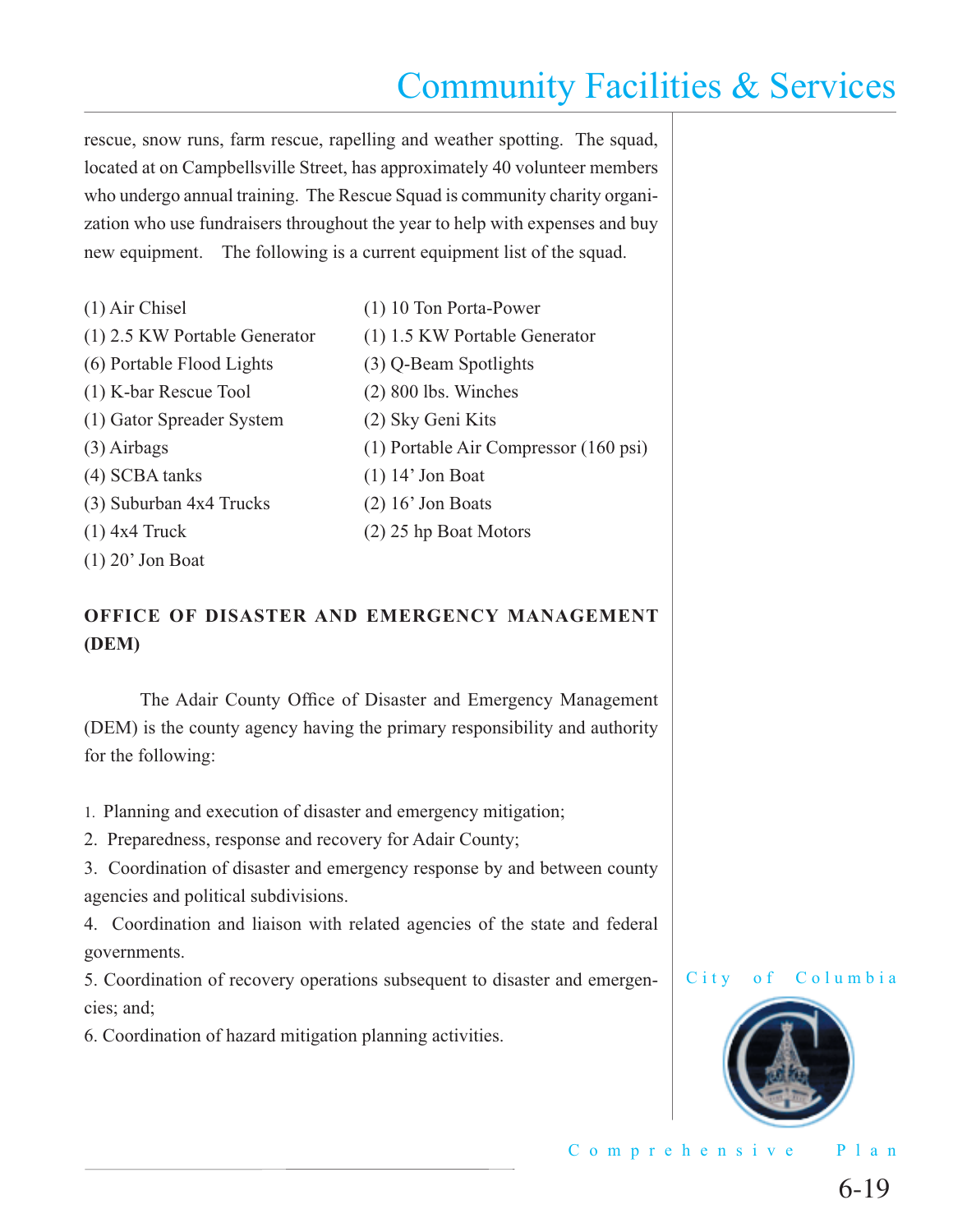The Office of Disaster and Emergency Management (DEM) is further responsible for the preparation and maintenance of the Adair County Emergency Operations Plan (EOP) which serves as the comprehensive plan for the disaster and emergency response system for Adair County. The EOP, originally adopted in the late 1980's, is updated annually. The last update for the Plan was conducted in 2004. The EOP establishes policies and procedures for the coordination of local, county, state and federal responses to natural, technological, and attack related disasters or other emergencies. The original EOP was reviewed and approved by the Adair County Fiscal Court and by the Director of the Office of Disaster and Emergency Management. This plan, once approved, is integrated into the disaster and emergency response plans of the state and federal governments. The Office of Disaster and Emergency Management is authorized by Chapter 39 of the Kentucky Revised Statutes and by county ordinance.

The Disaster and Emergency Management Office is staffed by one part-time Emergency Management Coordinator who is appointed by the Adair County Judge/Executive.

Resources of the Office of Disaster and Emergency Management include four mobile radios and the Emergency Operations Center (EOC), located in Columbia at the Adair County Jail Dispatch Center. The DEM Office also recently obtained a surplus equipment trailer from the State to use as a Mobile Command Post. The DEM Coordinator currently represents Adair County as part of the Hazmat-12 Program. This program approximately two years ago and includes a total of ten counties. As part of this program the county received a \$150,000 grant which was used to purchase equipment, a Hazmat truck, and a 28' Decontamination Trailer. At the present time, eight people are training to become Hazmat responders.

### **HEALTH FACILITIES**

### **WESTLAKE REGIONAL HOSPITAL**

 Westlake Regional Hospital, founded as Westlake Cumberland Hospital, began operation in October 1980. The hospital was organized under the Adair County Hospital District, a nonprofit, county owned entity governed by a five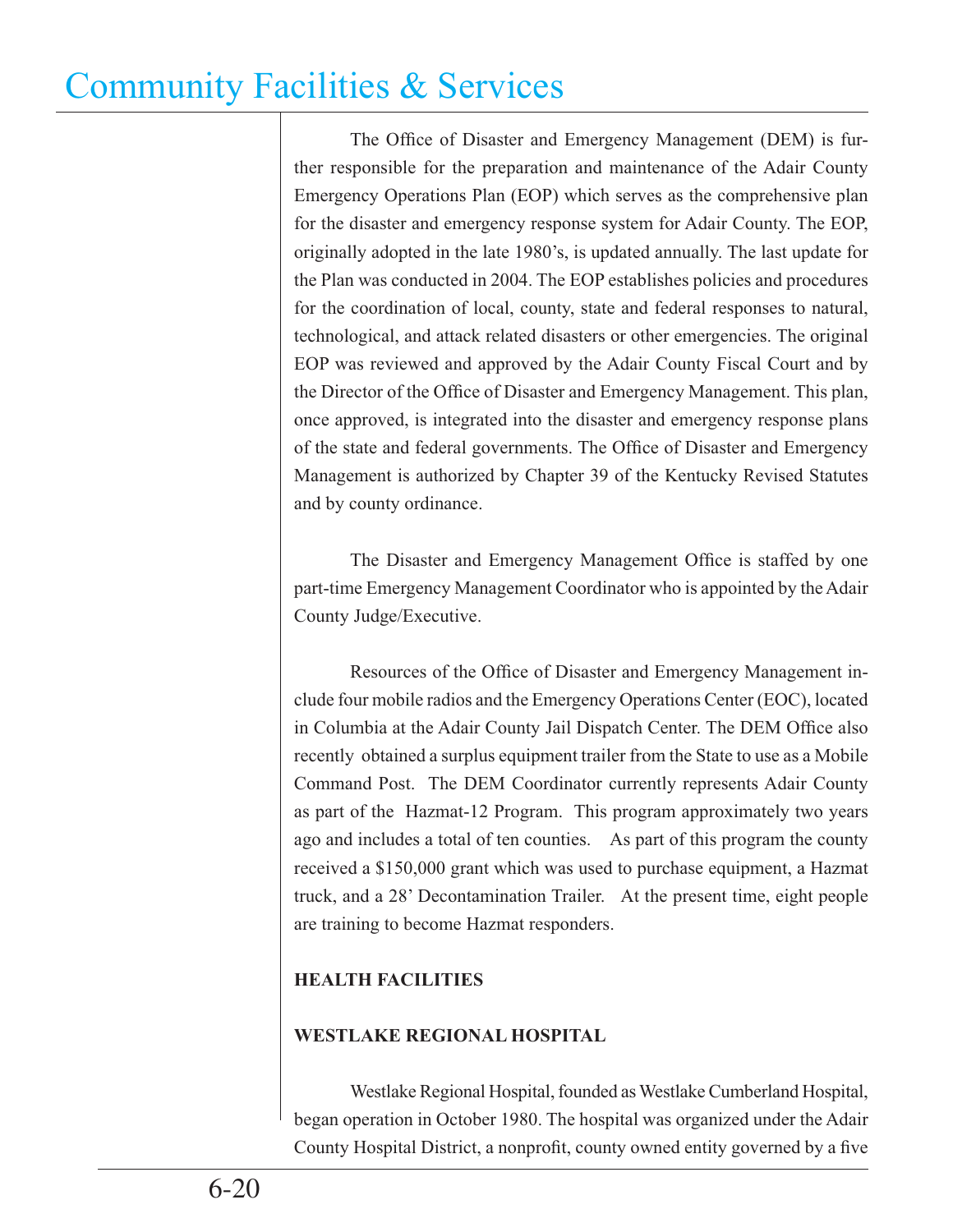member Board of Trustees. At this time, the hospital was the only one in Adair County and served as a 65-bed acute care facility. The hospital is currently located on a 130-acre site on Westlake Drive and has continually expanded its services. Some of the services offered are: cardic rehabilitation; cardiac stress tests; CT Scanning; diet counseling; EEG's (brain wave); EKG's: emergency services with helicopter transport; mammography; neurology; physical therapy; respiratory therapy; and ultrasound.

 Westlake Primary Care is located on Jamestown Street. This facility offers a comprehensive range of primary care services, including lab and X-ray. It is also the site of visiting specialists, including an oncologist and podiatrist.

 The Westlake Intensive Outpatient Program (IOP) provides intensive treatment for individuals and families in need of a safe environment. It is for elderly adults, especially those aged 65 and older, who have symptoms of mental illnesses severe enough to significantly affect their daily functioning.

#### **ADAIR COUNTY HEALTH CENTER**

 The Adair County Health Center has been located adjacent to the Westlake Regional Hospital at 801 Westlake Drive since 1989. The Health Center is part of the Lake Cumberland Health Department District based in Somerset, Kentucky. District offices include:

Adair County Health Center Casey County Health Center Clinton County Health Center Cumberland County Health Center Green County Health Center McCreary County Health Center Pulaski County Health Center Russell County Health Center Taylor County Health Center Wayne County Health Center

City of Columbia



Comprehensive Plan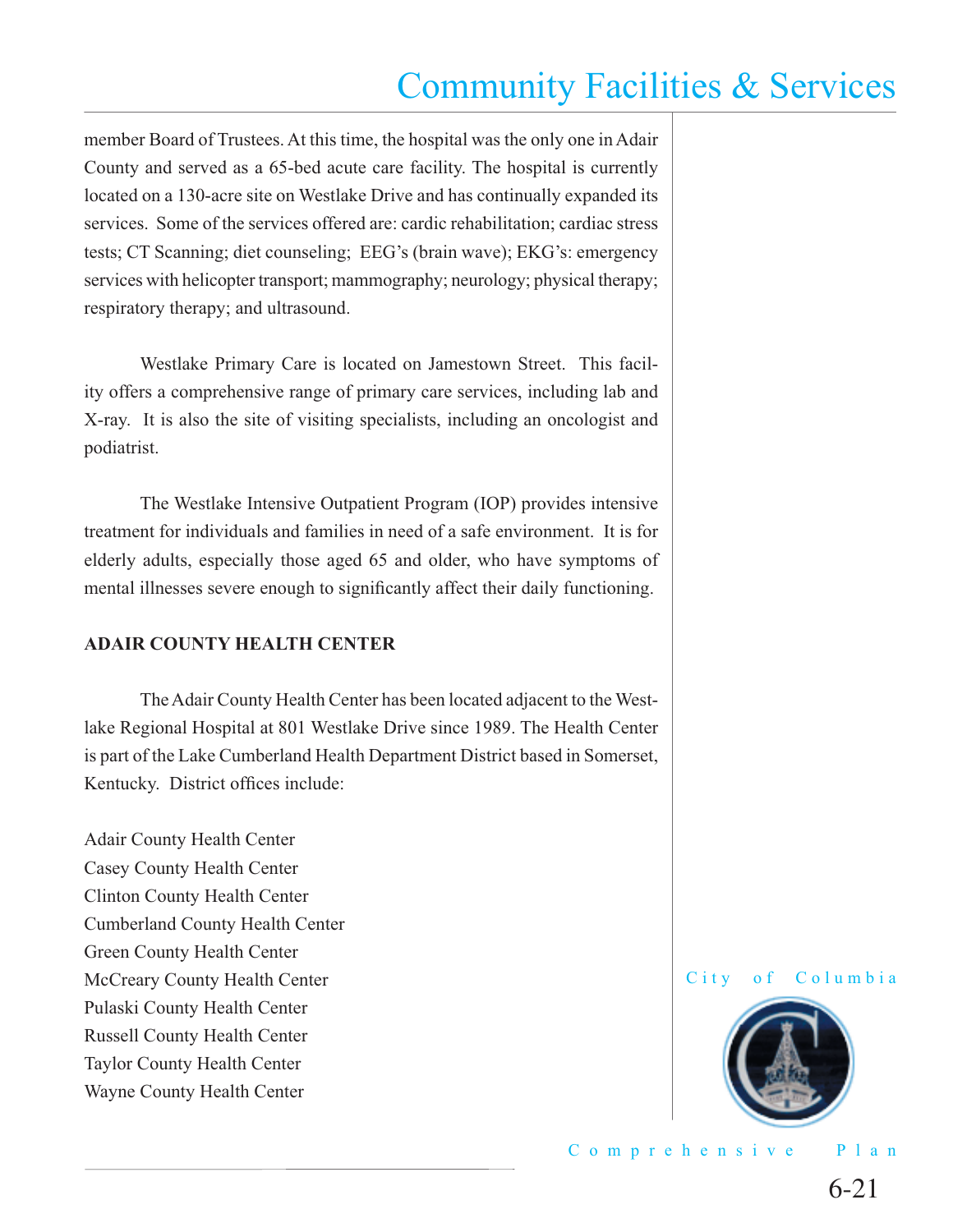All county health centers are open Monday-Friday from 8:00 am-4:30 pm. Appointments are required for all services and the fees for the services may vary. Some services are provided free of charge to patients enrolled in certain programs; other services are available for a nominal fee or based upon a sliding fee scale.

 The Adair County Health Center currently has a staff of one full-time Nurse Practitioner, two full-time Registered Nurses, one full-time LPN, one full-time clinical assistant, one full-time health environmentalist , one health educator, three HANDS Program staff, and five full-time clerical personnel. In addition, several physicians travel throughout the Lake Cumberland Health Department District.

 The Adair County Health Center has four regular examination rooms, one lab and two clinic areas. As a public service, the health center holds late clinic two days per month and remains open until 7:00 pm to accommodate those who work. One and a half years ago the health department was completely renovated adding 1800 square feet to its business office and one waiting room. Although the Health Center does not plan to acquire new land or relocate within the planning period, they plan to renovate existing clinic areas and add additional clinic areas. General services provided by all health centers in the district are as follows:

*Vital Statistics*- Birth and death certificates are filed with the local registrar in each health center. These documents are available to the public upon application.

*Environmental Programs-* The environmental division of the Lake Cumberland Health District inspects and monitors the following areas:

*- Food service facilities* (including food service programs, vending machines and retail food markets)

*- Public facilities* (hotels, mobile home and recreational vehicle parks, school sanitation, etc.).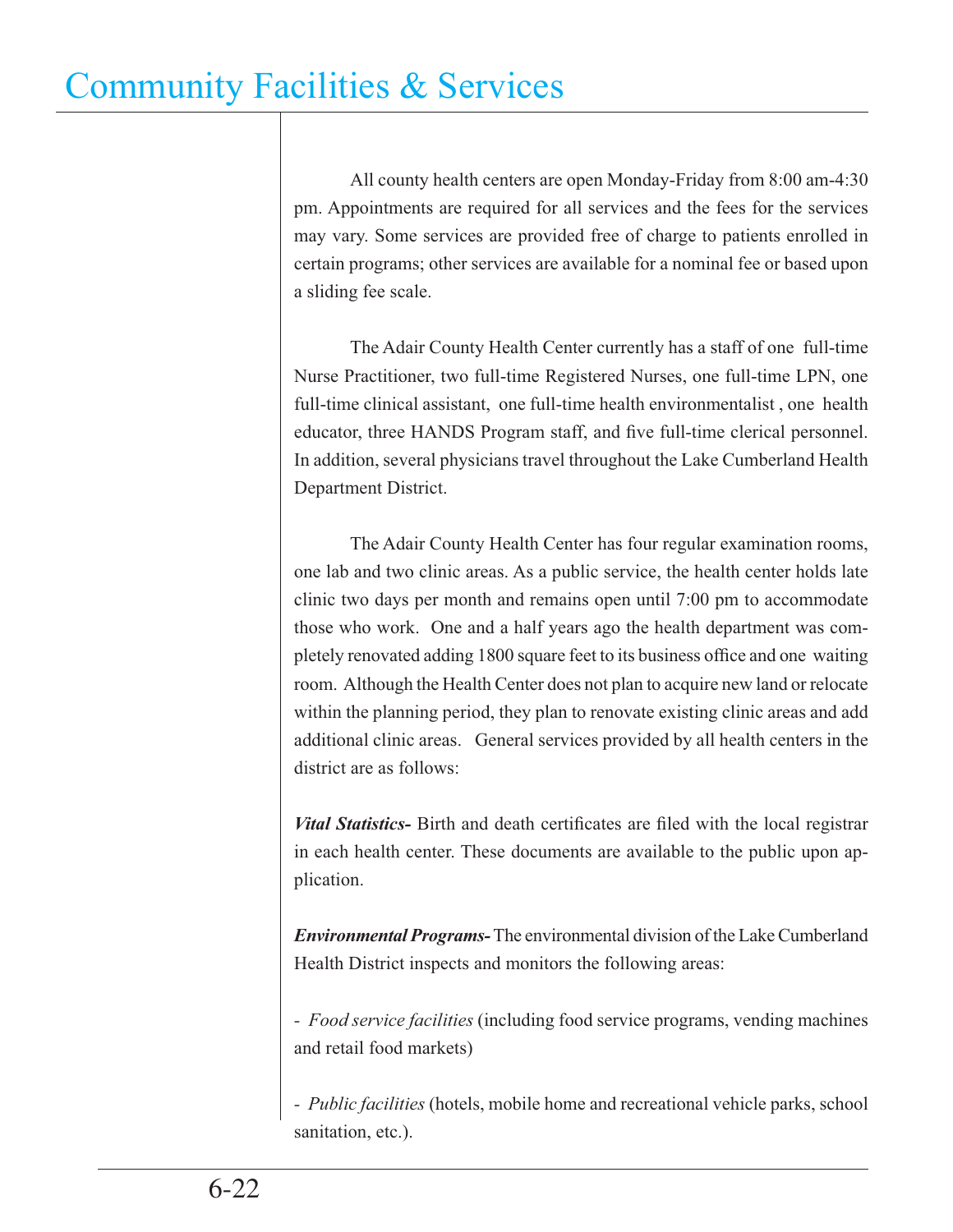- *General Sanitation* (private water, nuisance control, rabies)
- *Onsite sewage disposal systems*

*Radiation and Product safety* (for example radon gas testing).

*Immunizations-* Immunizations are also available to infants, children and adults in all health departments in the district. The following immunizations are available: DTP (diphtheria, tetanus, pertussis), Td (tetanus, diphtheria), OPV (oral polio vaccine), MMR (measles, mumps, rubella), HIB (Haemophilus influenza b), PPD (TB skin test), Flu vaccine and foreign travel immunizations.

*Family planning services*- are also available for physical examination, consultation/ counseling, provision of contraceptives, referrals and education.

*WIC-* The health center also provides WIC. WIC is a supplemental program to supply nutritious foods to pregnant, post-partum, and breast-feeding women, infants, and children under the age of five. Eligibility is determined by income, medical and nutritional factors. If eligible, vouchers are prepared for participants to take to a supermarket or grocery store for specified foods.

*Dental Programs-* Through the school system, the fluoride mouthrinse program provides a weekly fluoride treatment to children in grades 1-6. In addition, children aged 0-6 years old who are not served by a public water supply are administered supplementary drops or tablets of fluoride.

*Prenatal Services-*Prenatal services are available to women who meet income guidelines. Services include: physical examination, laboratory or diagnostic tests, nursing and nutrition counseling, social work counseling, prenatal education, delivery and post-partum visits. Special support services are also provided for young women (aged 17 and under) who are already pregnant and to reduce the repeat rate of teenage pregnancies.

*Well Child-EPSDT Programs-* The Well Child Program provides preventa-



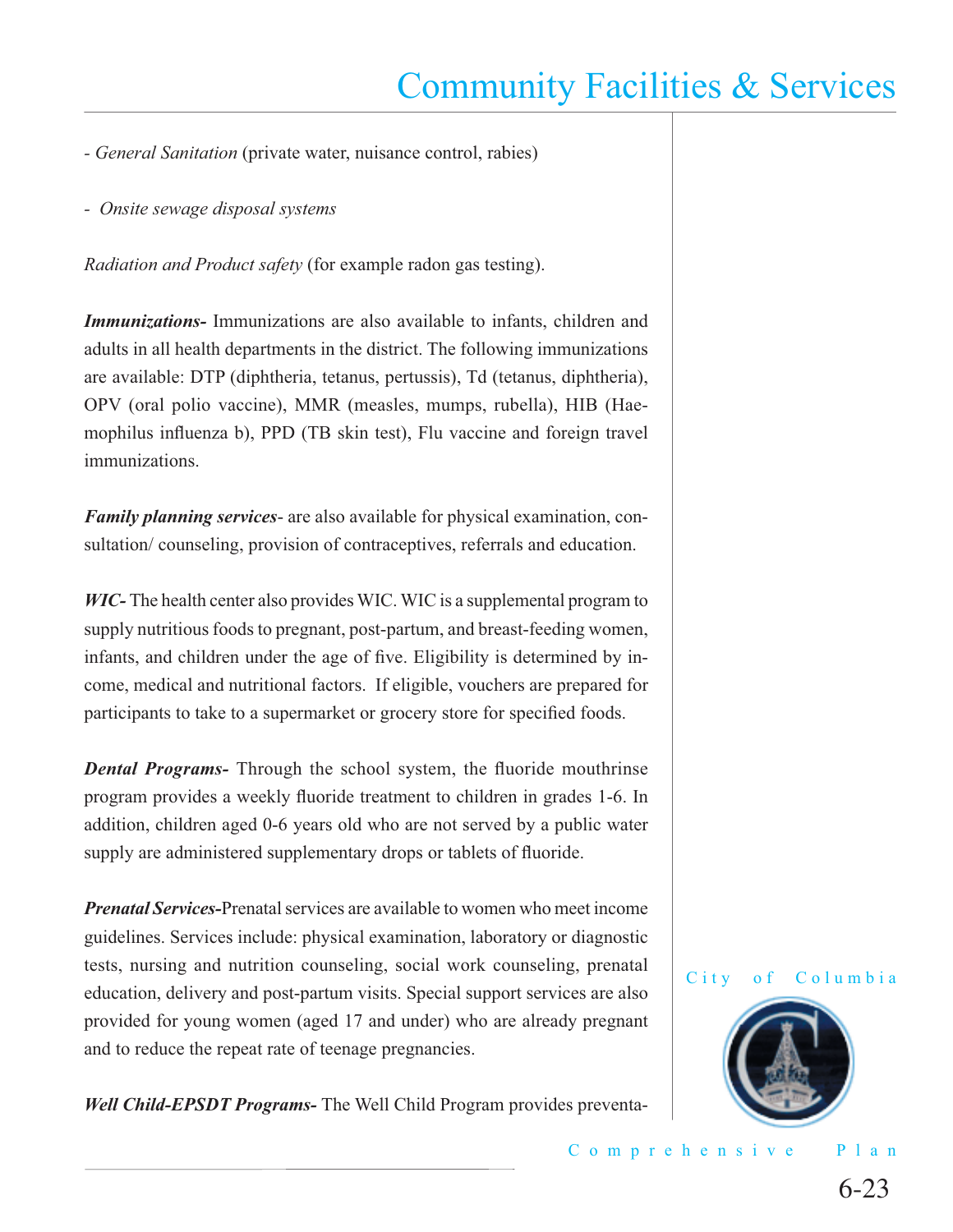tive health care for acute and chronic illness and disability referral for children from birth to the age of 13. The Early Periodic Screening Diagnosis and Treatment Program (EPSDT) provides similar services for persons under 21 who are eligible for Kentucky Medical Assistance Program Benefits. Other child related services include: the Child Restraint Program, Developmental Disabilities Project, and Adolescent Primary Health Program.

*Special Programs-* The following special programs, clinic and screenings are also provided:

AIDS/HIV Cancer Screening Cardiovascular Program **Diabetes** Genetics Clinics HANDS Program Health Education Health Promotion for the Elderly STD Testing Sudden Infant Death Syndrome Counseling TB Testing

#### **SUMMIT MANOR**

 Summit Manor is privately owned by United Rehab LLC, and is located on Bomar Heights Street within the City of Columbia. Summit Manor is a 104 bed health care facility that offers a variety of services to its residents including both short-term rehabilitation and long-term care. This facility offers a wide variety of both licensed and non-licensed services. The therapy program at Summit Manor includes a licensed physical and occupational therapist along with a speech pathologist to facilitate the rehabilitation program. In addition, Summit Manor also provides nursing services, social services, activity programs, dietetic services, etc.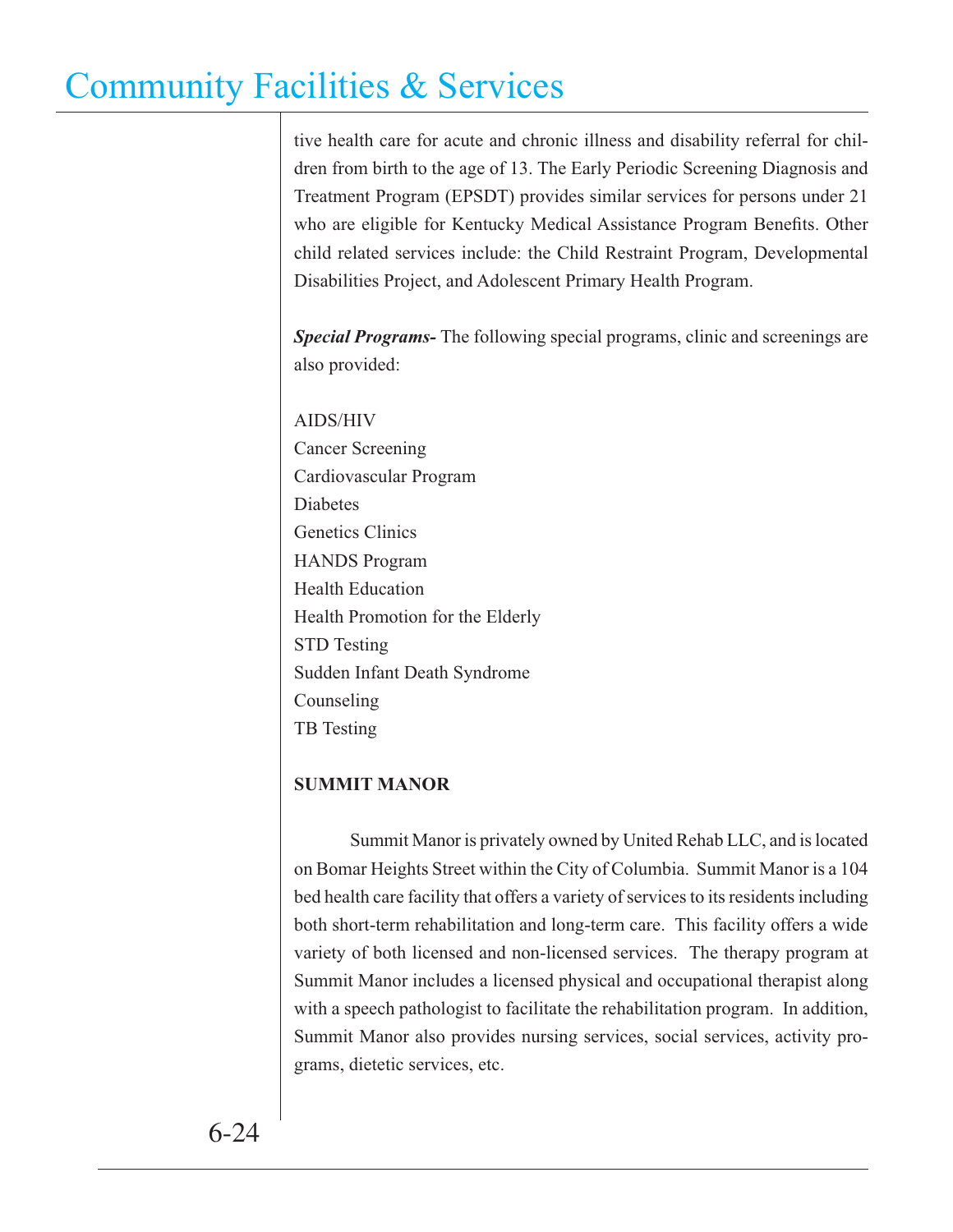Long term care may be required for some of these residents who are unable to return home. Summit Manor prides itself with providing quality patient care with the overall mission to maximize each resident's potential to the best of his or her ability regardless of whether they plan to return to their home or choose to remain at Summit Manor.

#### **DR. PHIL AARON MEDICAL CENTER**

Aaron Medical Center is located at 805 Burkesville Street. The facility offers on-site x-ray, behavioral health services, routine blood work (results usually the same day or the next morning), EKG, holter monitoring and occupational health services. A mobile mammography unit visits the center every month. Visiting specialists offer the following services: cardiology, vascular surgery, neurology, and neurosurgery.

### **UTILITIES COLUMBIA UTILITIES-WATER SERVICE**

 Columbia Utilities operates a water treatment plant and distribution system to serve the City of Columbia. Figure 6-2 shows the water distribution system for the city. It is important to note that Columbia also sells treated water to the Adair County Water District. The city's contract with the water district allows sales of up to 20 million gallons per month, at a rate of \$1.90 per 1,000 gallons. During 2004, an average of about 20 million gallons per month or 750,000 gallons per day was sold to the Adair County Water District. The city currently serves 1,589 water customers.

 The sources of raw water for the system are Green River Lake and Russell Creek (1 million gallon per day permit). Prior to making Green River Lake the primary source for water, there were problems with the Russell Creek supply because of poor water quality and lack of an adequate supply of water for dry periods. In order to make the Green River Lake its primary source for water, the city recently extended a 14" raw waterline to the lake.

 The Columbia Water Treatment Plant was originally constructed in 1933 and is currently rated at 2 million gallons per day (mgd) based upon a 4



City of Columbia

#### Comprehensive Plan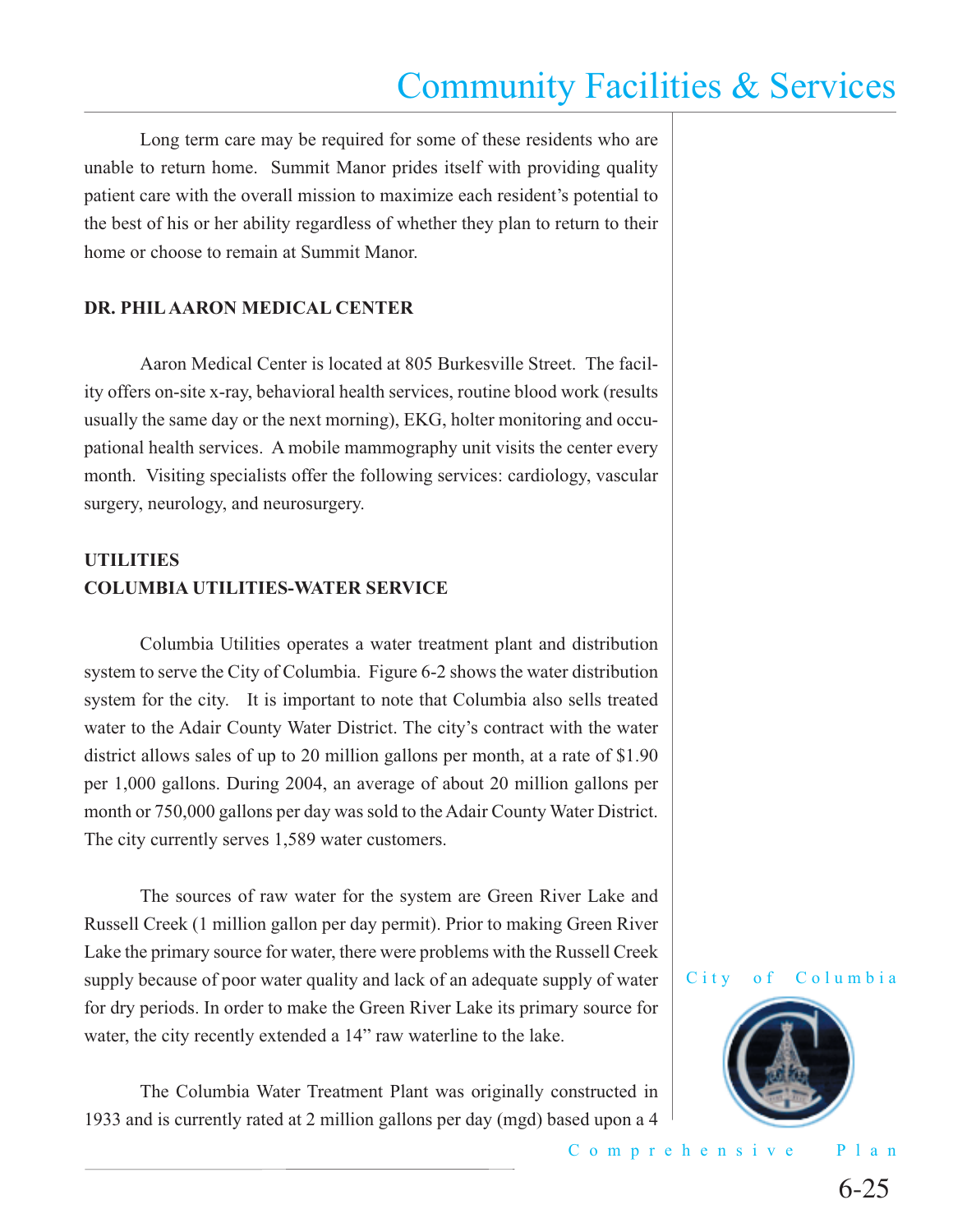gallon per minute per square foot filter rating. The plant was upgraded in 1995 to double its capacity from 1 mgd to 2 mgd. Previously, the water treatment plant experienced problems with it's treated water pumping capacity. However, this problem was corrected with the 1995 upgrade. Pump capacity is now 1,400 gallons per minute (gpm) per pump.

 The water distribution system for Columbia includes four storage tanks totaling 1,300,000 gallons. The four tanks are located at Page Street (300,000 gallons), Lindsey Wilson College (500,000 gallons), Bomar Heights (300,000 gallons) and Industrial Park #1 (200,000 gallons).

 As shown in Figure 6-2, the water distribution system is split into three pressure zones. The higher zone serves the industrial park, Carrie Bolin Road and a small section of Hurt Avenue. It is located south of the Cumberland Parkway and provides fire protection for the area. This pressure zone includes one water storage tank located on Industrial Park Road. This tank is filled by a booster pump station located on Aspen Avenue. The medium pressure zone is located in Bomar Heights and includes the southwest portion of the city. The lower pressure zone includes two tanks that are filled by the high service pumps at the water treatment plant. These tanks are located on Page Street and at Lindsey Wilson College. These high service pumps are used to pressurize the system in order to maintain adequate water pressure.

 Columbia has been working to improve its water distribution system since the original water lines constructed in the 1930's were still being used and creating operational problems. The original system consisted of 6" and 4" cast iron lines that over the years have deteriorated to the point that leaks were numerous. The inside of the lines were clogged with mineral deposits, which severely restricted flows and reduced water pressure. The many leaks resulted in the draining of the city's storage facilities and low pressures, sometimes negative pressures, which can be a serious health threat as negative pressures can pull contaminated ground water into leaky lines. In addition to a potential health threat, the situation also contributed to the city's inability to provide adequate fire protection if a leak were to occur in conjunction with a major fire. In order to correct these deficiencies the city replaced 19,000 lineal feet of 6" and 4" water lines with new 8" and 6" PVC lines, installed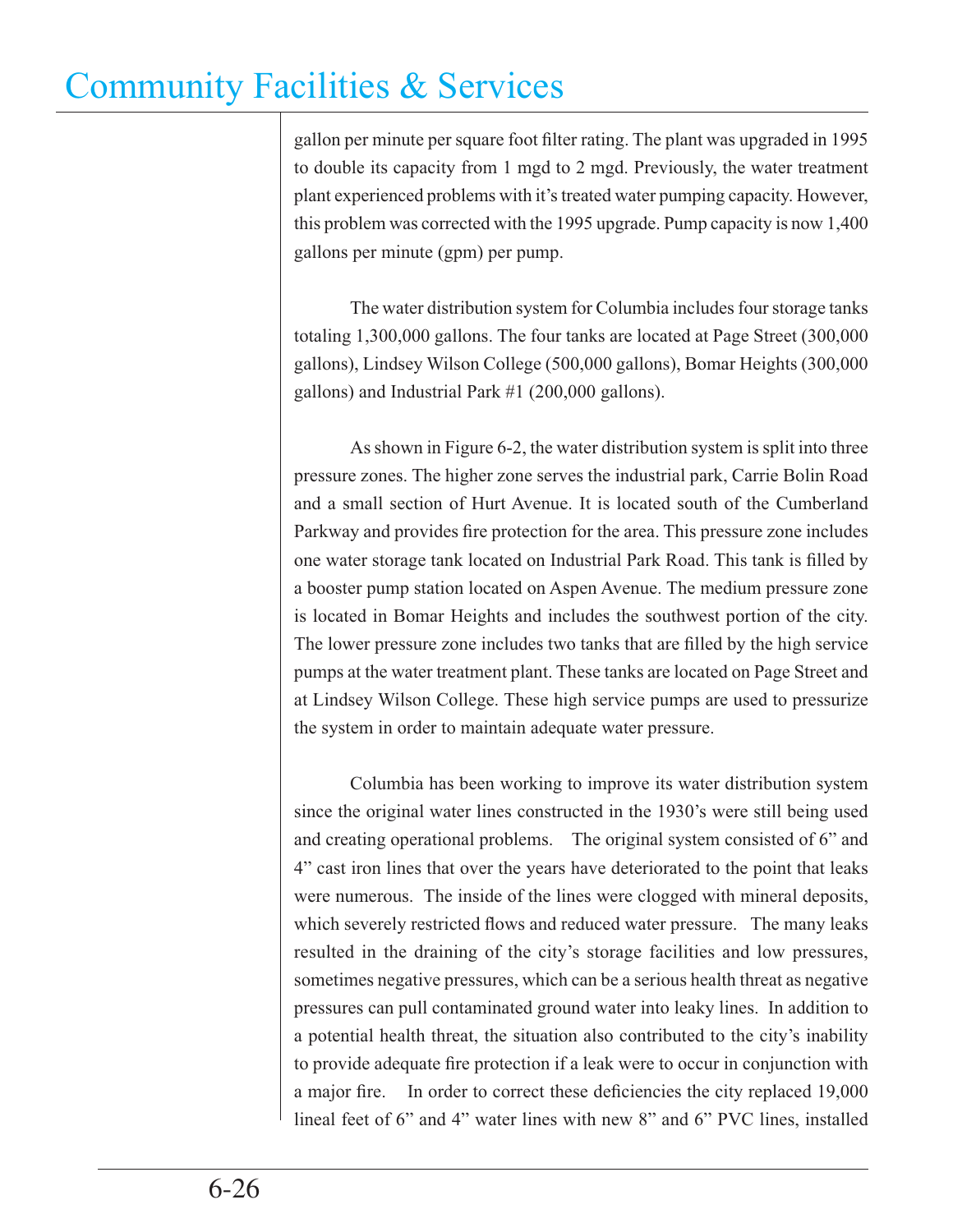45 new fire hydrants and reconnected 200 existing meters. Areas included as part of the project were Jamestown, Burkesville, Woody, East Frazier, Wain, Oak, Sandusky, and Hurt Streets. In addition to this project, it is important to note that most fire hydrants in the city have been upgraded from 2" or 4" water lines to 6" lines and most  $3/4$ " water lines have been replaced with larger lines.

 In the year 2000, the Columbia/Adair County Industrial Development Authority, Inc. undertook a project to construct 30,000 lineal feet of 12-inch water line, one booster pump station and related upgrade of the water treatment plant, one 300,000 gallon elevated water storage tank and 22,000 lineal feet of twin 4" sewer force main and a new lift station to the Columbia/Adair County Industrial Park.

 A Columbia/Adair County Water Commission was formed in 2003 with appointed representatives from the city and county. The commission received funding for the construction of a new Columbia/Adair County Regional Water Treatment Plant. This project entails the construction of a water treatment plant and appurtenances to serve 6,750 residential and non-residential customers in Adair County. Upon completion in 2007, the water treatment plant will have a capacity of five million gallons per day and will allow for future growth in the county. Total estimated cost of the project is \$12,980,000.

#### **COLUMBIA UTILITIES-SEWER SERVICE**

 Columbia Utilities completed construction of a new wastewater treatment plant and began full operation of the plant in 1989. The design treatment capacity of the plant is currently 1.2 million gallons per day. The plant contains an oxidation ditch, bar screen/grit removal structure, three clarifiers and a chlorine contact chamber. Step aeration is used to dechlorinate effluent water. Portions of the old treatment plant are used for aerobic digestion and sludge storage. Five drying beds are used to remove excess liquid from the sludge. The remaining sludge is taken to a landfill for final disposal.

The city's sewer system currently serves 1,632 customers. Figure 6-3



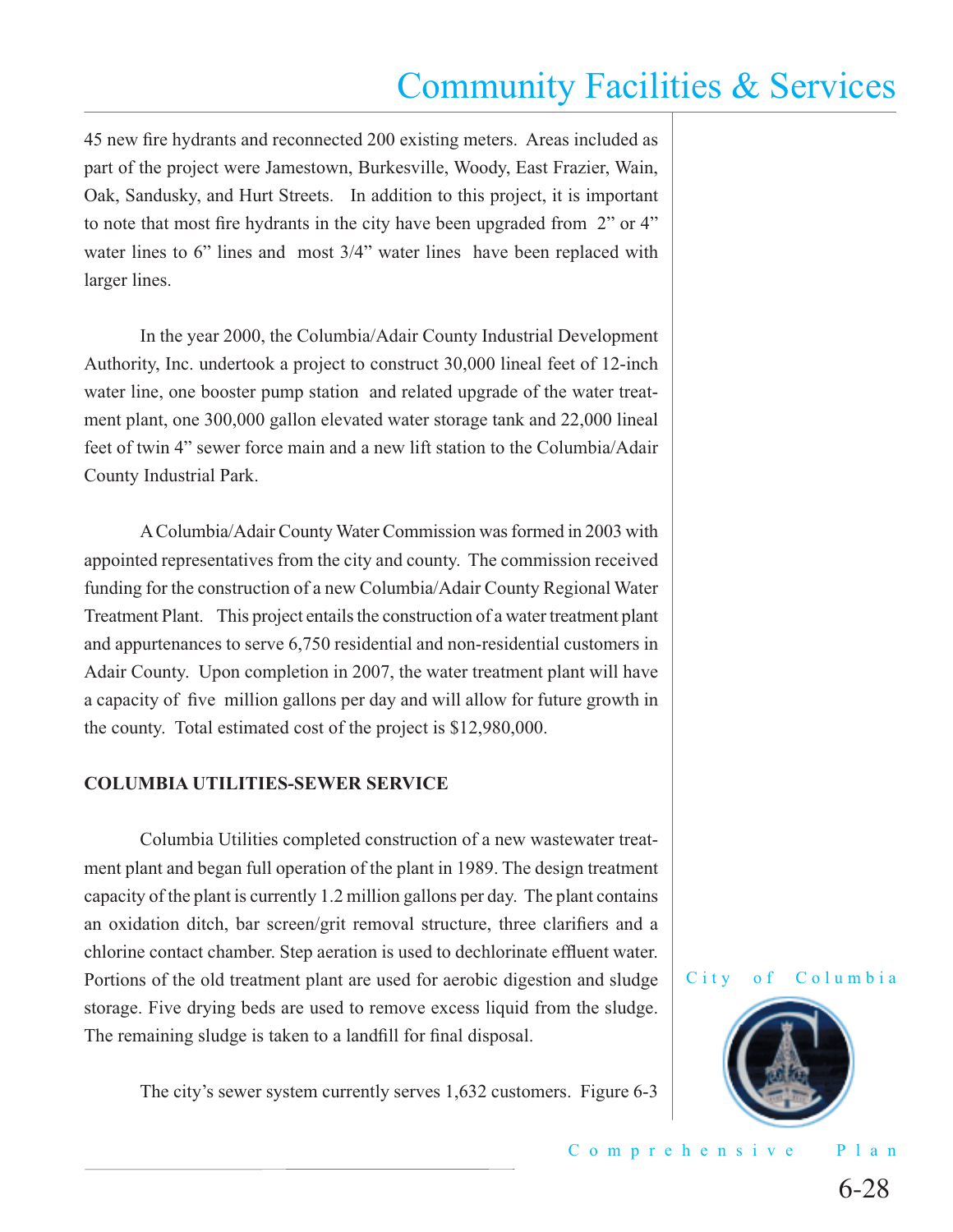shows the existing sewer system. All city residents currently have sewer service. In addition, areas served with sewer outside of city limits are required to sign a waiver of annexation form prior to be provided with service. This waiver is intended to assist the city to annex these areas in the future.

 Demand for sewer service will increase along the route of the proposed by-pass once it is constructed. There is also a need for sewer service on North KY 55. The city recently obtained \$400,000 from the state of Kentucky to provide service to this area with extension of sewer lines beginning in Fall of 2005 with estimated completion in Spring of 2006.

 The city has recently completed it's 201 Facilities Plan which details the constraints of the existing system while discussing the planning considerations of the city providing sewer service to the by-pass and North KY 55 areas. In addition to the completion of the 201 Facilities Plan, the city recently upgraded the existing wastewater treatment plant. Figures 6-4 and 6-5 show the sewer planning area and recommended future expansions. These maps are excerpts from the city's 201 Facilities Plan and were developed by EPS.

### **COLUMBIA UTILITIES-GAS SERVICE**

 City owned gas service was established in Columbia in 1955. In 2004, the system served 1,428 customers which is an increase of 177 customers or 14% since 1994. Of the total number of customers, 312 are commercial operations (41 of which are located in the county) and three are industrial customers. Ninety percent of the increase in customers is attributed to the addition of households within the county, only 10% of the increase can be attributed to growth and development within the City of Columbia. The gas distribution system is shown in Figure 6-6. Although, natural gas is transported through Texas Eastern Transmission Corporation lines, the city buys gas on annual contract at a fixed price through an independent company named Peak.

The capacity of the system is five million cubic feet per day. The city's consumption averages about 440 thousand cubic feet per day with peak consumption reaching 2.5 million cubic feet per day. About one fourth of the gas distribution lines are surveyed every year as part of the maintenance program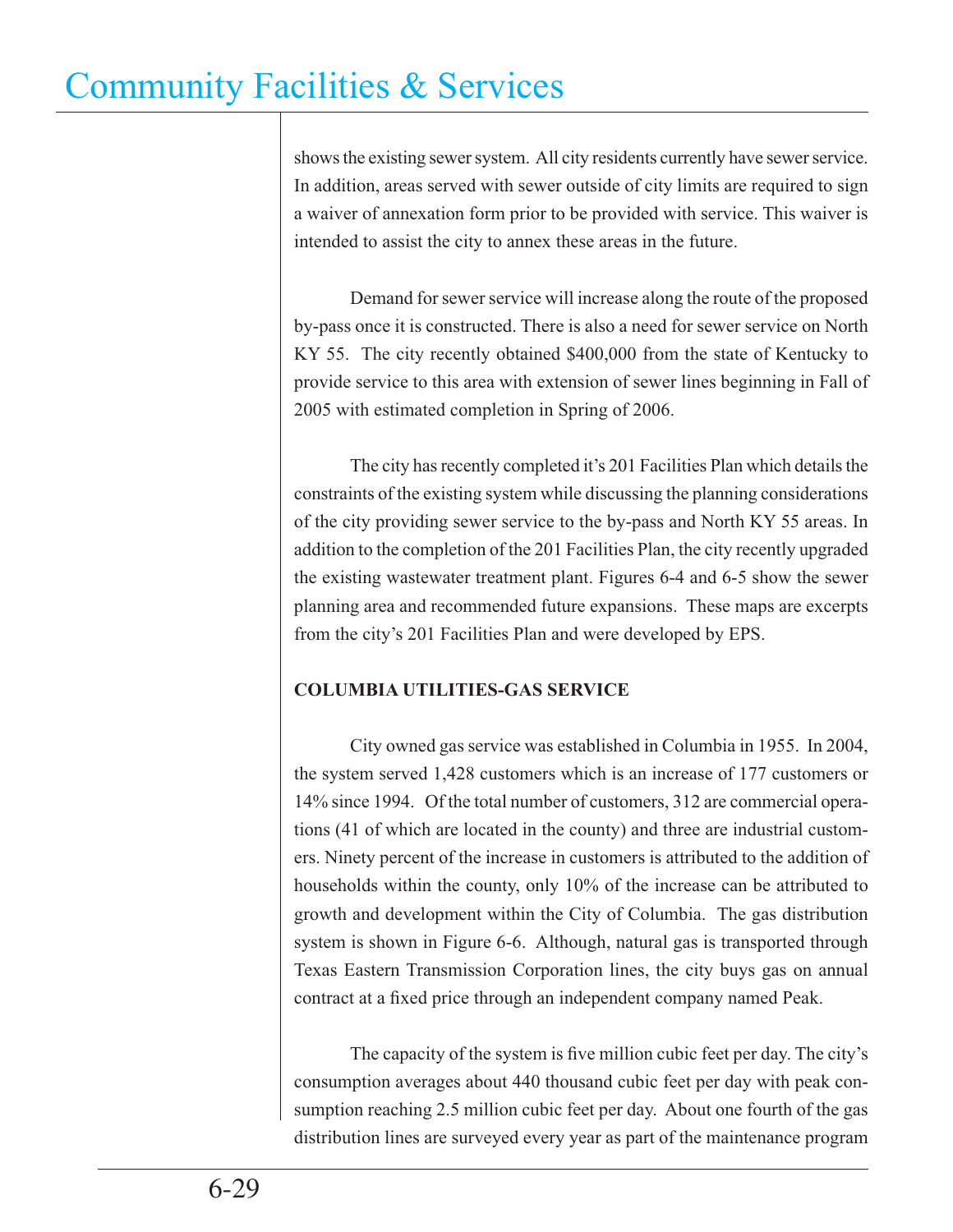for the system. The downtown area is surveyed twice every year as the lines are older and more subject to leaks. Some gas lines in the city have been in place since 1955. Lines that are found to be in poor condition are repaired or scheduled for replacement.

 The gas system consists of eight regulator stations and gas lines ranging in size from 4 inches to 1 inch. These lines are either steel or plastic. The only required treatment of the gas is the addition of mercaptar to give it a recognizable odor.

 Since the last comprehensive plan was adopted, gas lines have been extended outside of city limits along KY 55 and KY 61 all the way to the Green County line. Gas service was also extended to Cane Valley and the Columbia/Adair County Industrial Park.

 The Columbia Utilities Commission is currently planning to extend gas lines along south KY 55 to reach the Gaddie-Shamrock Asphalt Plant with construction starting in 2006 and estimated completion in 2007. The possible extension of gas service to Green Acres, Miller Heights and East 80 Estates is currently being studied.

#### **STREET MAINTENANCE DEPARTMENT**

 The city has four full-time employees that handle street maintenance. This includes sweeping the public square, cutting grass and weeds, cleaning ditch lines, replacing street signs, light road maintenance and other general clean-up and maintenance activities. The department's primary equipment consists of two maintenance trucks and one dump truck. The city is currently in the process of obtaining another maintenance truck.

 There is not a full-time supervisor in this department so the responsibility is shared among the Police Chief, City Clerk and Mayor. Problems are typically relayed to the City Clerk's Office from various departments. At present, it is recommended that the city consider hiring a full-time manager who has engineering or construction experience to direct departmental activities and installation of improvements.

#### City of Columbia

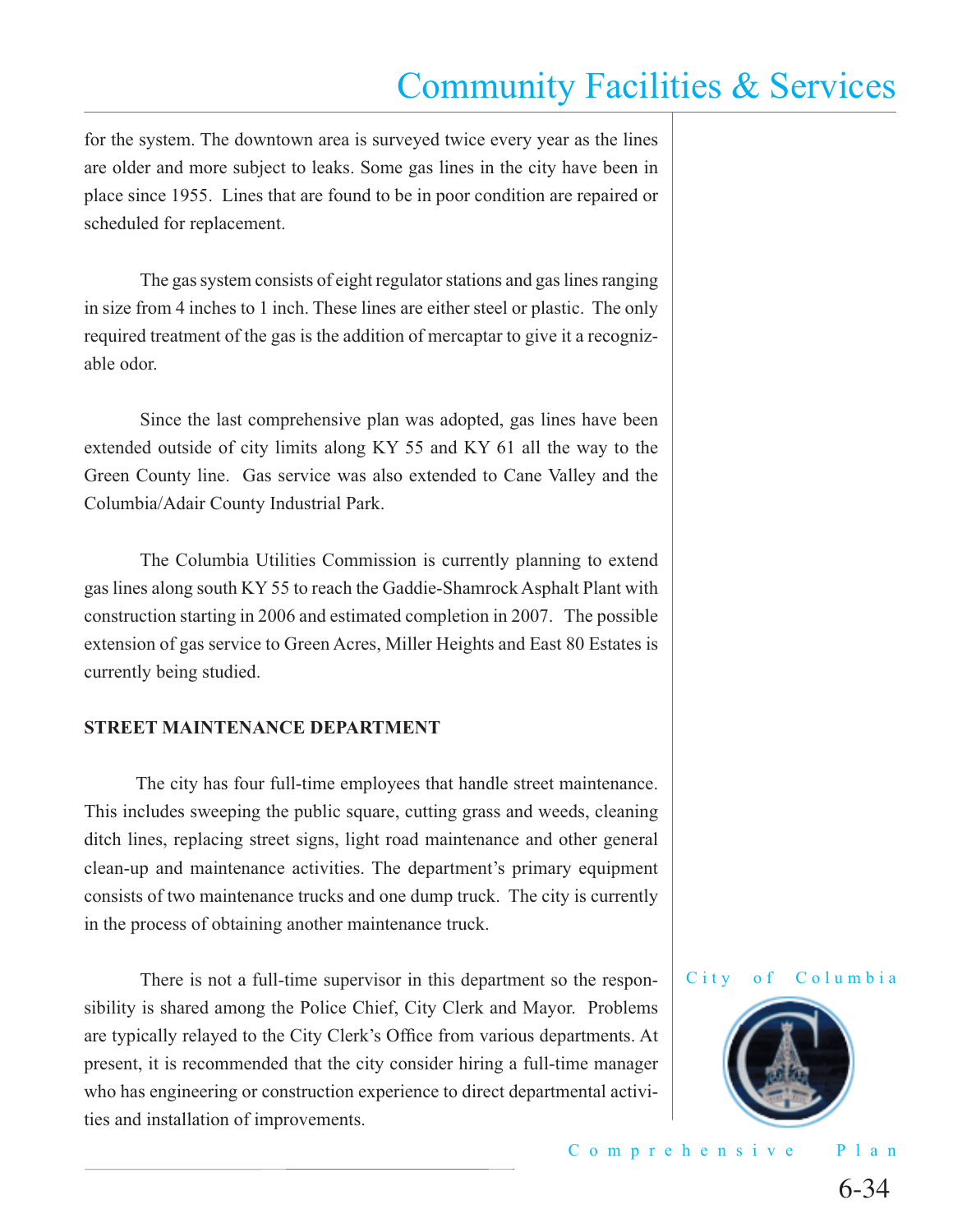In addition to street maintenance duties, the city responds to drainage problems on a request basis. Roads that periodically flood include Jamestown Street near Gutherie and Hurt Street at Town Branch. The City has made repairs to Hurt Street and has corrected most of the drainage problems in Rolling Hills Subdivision. However, the city continues to monitor these areas in order to determine if the repairs have fully corrected any problems especially since karst topography and sinkholes are abundant within the planning area. These sinkholes commonly become clogged or filled with water during wet periods, causing ponding that may also seep into basements.

 To prevent additional drainage problems and establish regulations to address stormwater runoff, the city passed the Columbia Drainage Ordinance in July of 1994. The stated purpose of the ordinance was to ". . . reduce or eliminate the hazards to public health, and safety caused by excessive stormwater runoff, reduce economic losses to individuals and the community at large, enhance broader social and economic objectives, and protect, conserve and promote the orderly development of land and water resources". In essence, the provisions of this ordinance address:

- The subdivision layout, and improvement of lands located within the corporate limits of the City of Columbia.

- The excavating, filling and grading of lots and other parcels or areas.

- The construction of buildings and the drainage of sites on which those structures are located, to include parking and other paved areas.

- The design, construction and maintenance of stormwater drainage facilities and systems.

 Generally, the ordinance requires that a stormwater plan be submitted for any residential, commercial, industrial, institutional or utility development. These plans must include details concerning the amount of runoff, needed detention basins and other items as requested. The plans must also be approved by the City Engineer. In the future, it is recommended that the city develop a formal public improvements plan to inventory and correct existing drainage problems.

It is important to note that any major work to streets, sidewalks or drain-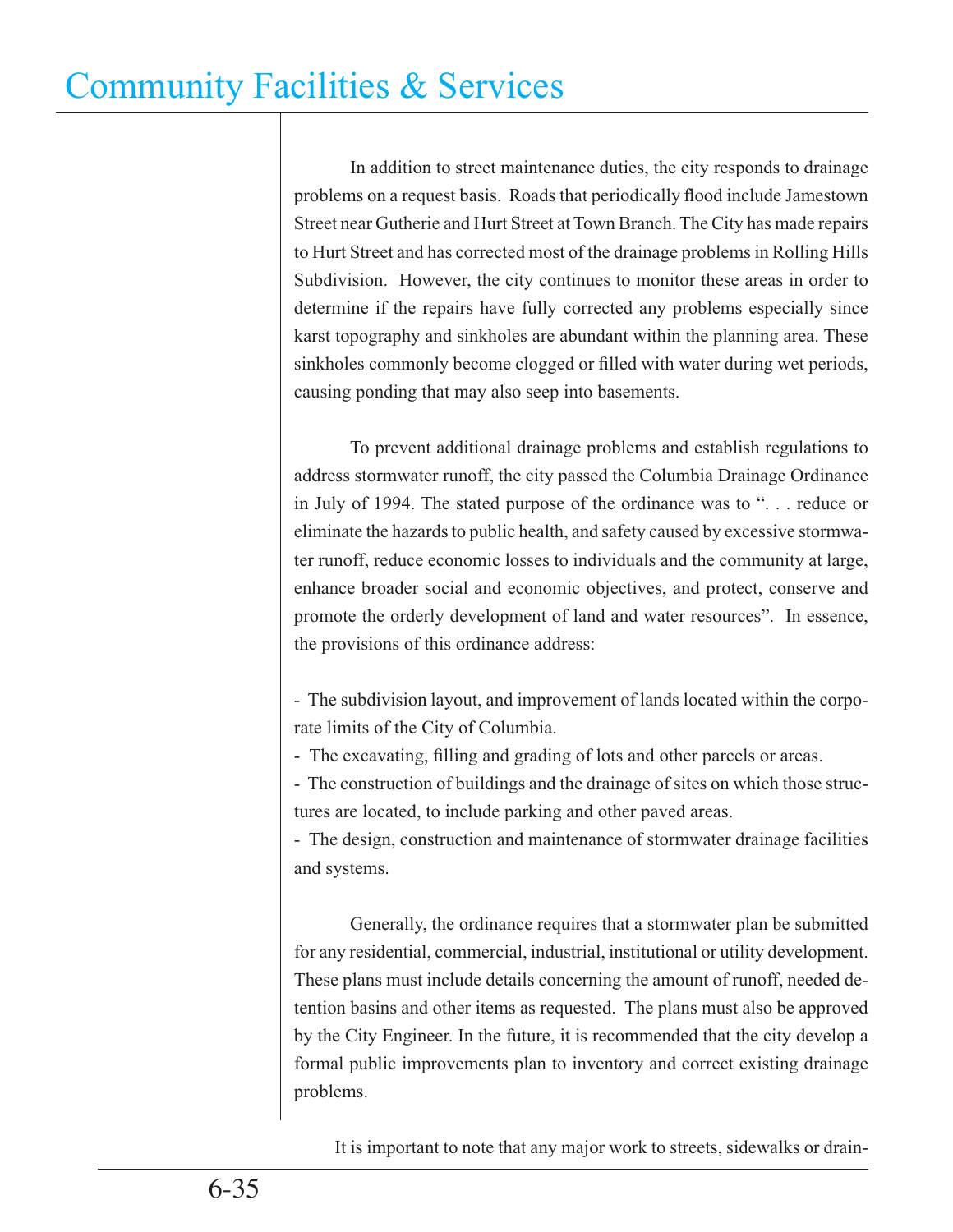age is contracted out. The city bears the cost of these repairs and any new construction. However, much of the city lacks sidewalks and many of the existing sidewalks need to be repaired or are too narrow to be functional. Future recommendations include the extension of sidewalks especially to schools (and other areas) and mandatory installation of sidewalks in any new subdivisions or commercial developments.

#### **SOLID WASTE MANAGEMENT**

 An effective system of solid waste management is imperative to protect the public health and environment in Adair County and the City of Columbia. Solid waste is generated by households, businesses, industries, and institutions. As the number of generators increases, the task of planning for pickup and disposal becomes more difficult. In consideration of the potential growth and development of Adair County and the City of Columbia, careful proactive planning on solid waste issues must come to the forefront. Much legislation, namely Senate Bill 2 and House Bill 174, has passed in the past several years and has influenced regional and local solid waste management techniques.

Senate Bill 2 was enacted in the 1990 General Assembly and significantly impacted the collection of solid waste by:

- 1. Encouraging a regional approach to solid waste planning and management.
- 2. Requiring reduction by a minimum of 25% on a per capita basis the amount of solid waste that is landfilled by July 1, 1997.
- 3. Requiring that all waste management districts submit solid waste plans to the cabinet.

 More recently, House Bill 174 which amended KRS 224.43-010 was signed into law on April 23, 2002. This bill requires: (1) the closure and characterization of municipal solid waste facilities that ceased operations before July 12, 1992; (2) establishes priority funding initiatives to encourage solid waste management districts to conduct educational outreach efforts regarding the proper disposal of solid waste; (3) requires the issuance of permits and reporting



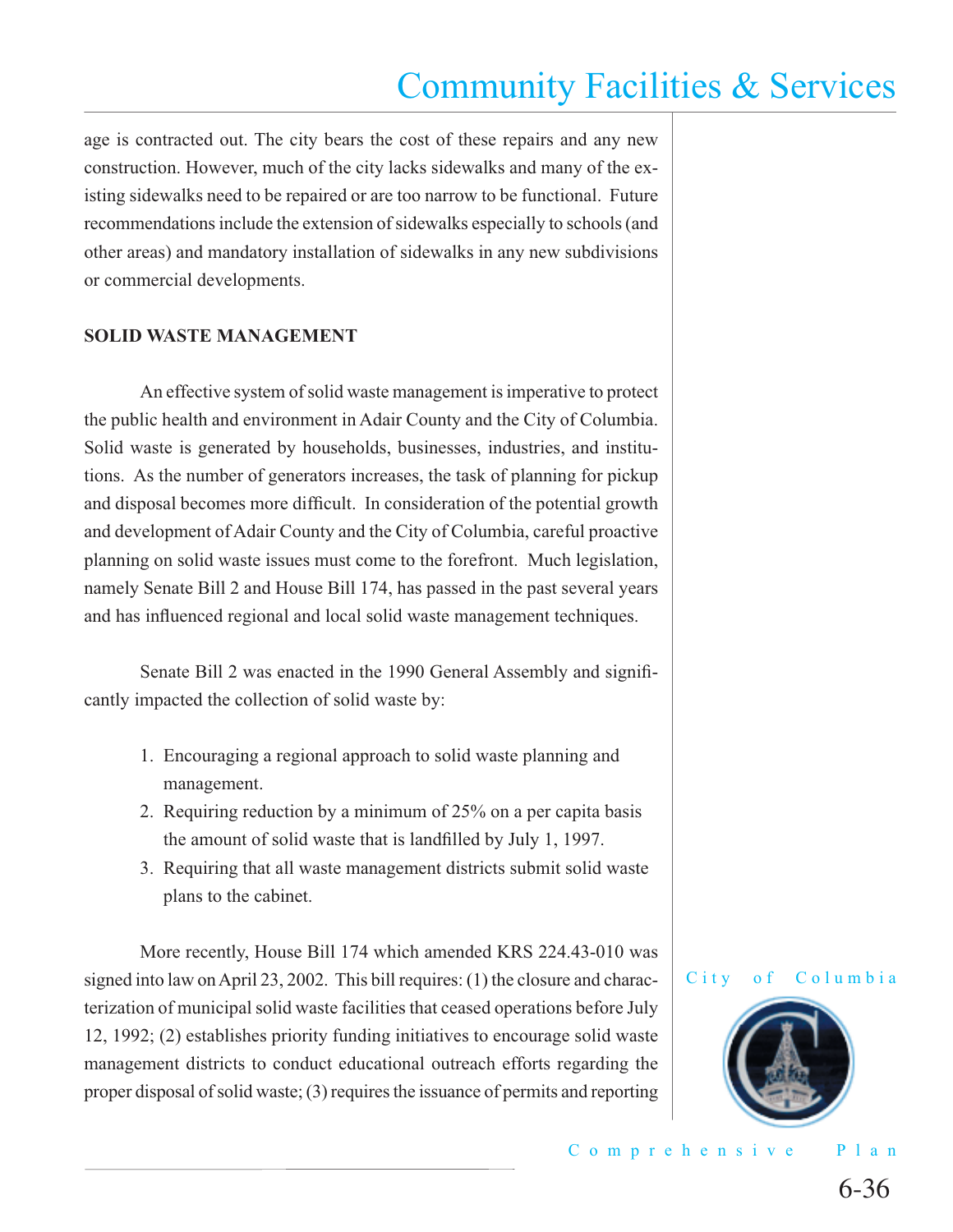to ensure the proper collection and disposal of solid waste; (4) elimination of all illegal open dumps; and (5) litter abatement on state and county rights-ofway. The bill also established a \$1.75 per ton environmental remediation fee to be collected beginning on January 1, 2003 to be paid quarterly by owners and operators of transfer stations or municipal solid waste facilities. In addition, all solid waste collectors are required to register and report annually to the counties in which they provide service. The bill also establishes the Kentucky Pride Fund to be distributed to all counties for litter abatement and elimination of open dumps. Finally, the bill officially authorizes solid waste coordinators to enforce criminal littering laws and gives the county 60% of the fines imposed.

### *Adair County Solid Waste Management Area (ACSWMA)*

 Adair County was designated as a Solid Waste Management Area by the action of the Natural Resources and Environmental Resources, Environmental Protection Cabinet in a document dated May 2, 1991 and was empowered to create a Waste Management District in accordance with KRS 109.115.

 The governing body for the Adair County Solid Waste Management Area is the Adair County Fiscal Court. The county currently has one part time solid waste coordinator who works approximately 32 hours per week on solid waste issues. Solid Waste is disposed of at the Volunteer Regional Landfill located in Oneida, Tennessee. From January to December of 2004, the county disposed 13,102.33 tons of solid waste at this facility. There is currently one recycling center in the county which is owned by the Adair County Fiscal Court. Items that can be dropped off and recycled at the facility include aluminum, batteries, cardboard, glass, newspaper, computer paper, magazines, steel cans, PET1, HDPE2. During the year 2004, three open dumps were cleaned up in Adair County with one remaining. This dump is located on Old Dunnville Road. The estimated cost to clean up this dump is \$14,450. The City of Columbia performed litter clean up activities in 2004 by cleaning 32 miles of roadway and collecting 154 bags of litter. In 2004 it cost the county \$120,054.99 to clean up open dumps and \$101,251.74 to clean up litter.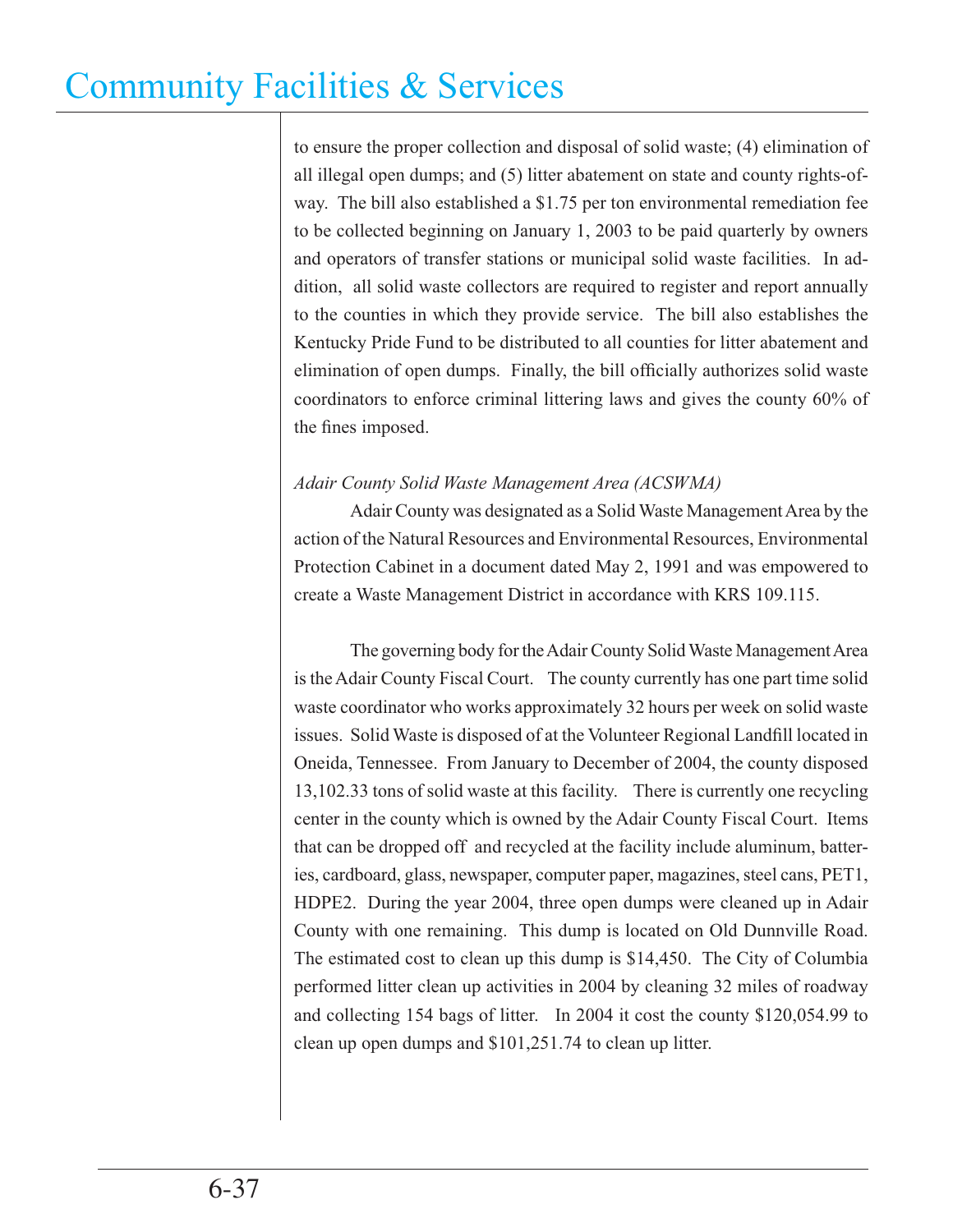Beyond the City of Columbia, there are nine garbage collectors in Adair County. Most of these collectors use the Adair County Transfer Station which is located on L. Willis Road. The monthly cost per household for garbage collection ranges from \$8 to \$12. Approximately 25 households use the transfer station as their only disposal method. The transfer station charges \$2.00 per bag and \$35.00 per truck load. As the present time, it is estimated that 82% of households participate in solid waste collection. In addition to having door-to-door garbage collection services available, residents can dispose of large bulky items during the Spring and Fall PRIDE cleanup days and Metal Recycling Days. Other options include the drop off of bulky items at the Transfer Station or use of independent recyclers. In 2004, over 1,000 tons of large bulky items was collected. As part of the County Metal Recycling Event, 38 tons of metal were collected and recycled.

### **PUBLIC BUILDINGS COLUMBIA CITY HALL**

 Columbia City Hall is located at 116 Campbellsville Street in the central business district of the city. The building was constructed in 1964 and houses the offices of Mayor, City Clerk, City Council Chambers, Chief of Police, City Police Station, and Columbia Utilities (water, sewer and gas). There are a total of 40 full-time employees working at this location.

#### **COURTHOUSE**

 A courthouse has been integral to the land use pattern of the City of Columbia since 1806. The present Victorian style courthouse was reconstructed at the site of the old courthouse on public square. The plans and specifications for the present day courthouse were furnished by a Louisville Architectural firm owned by brothers Harry P. Kenneth and Donald McDonald. The construction of the structure was completed in 1885 by Stone and Hudson Builders. Since 1885, there have been some additions to the sides of the courthouse but the interior is nearly all original. The exterior is painted brick and has stone pillars at the two entrances on each end of the central hall. The building was listed on the National Register of Historic Places in 1974 and remodeled and rededicated in 1976.





Comprehensive Plan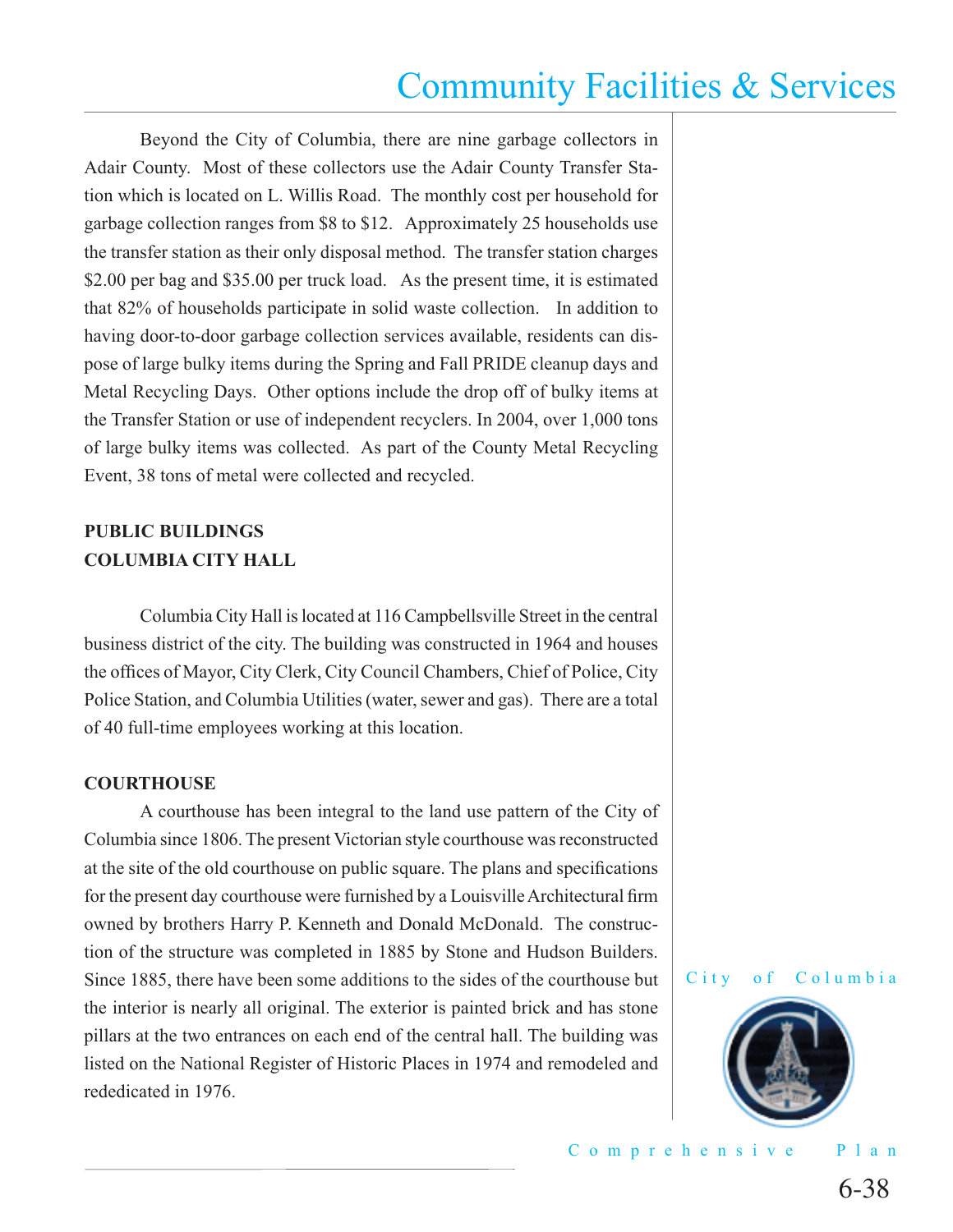County offices are located on the first floor with the courtroom being on the second floor. The building currently houses the offices of the District Judge, County Attorney, Circuit Court Clerk, Sheriff and the Child Support Enforcement Office.

 In April 2005, the county received a TEA 21 grant in the amount of \$150,000 for facade renovation of the existing courthouse. In addition, the county was one of 18 selected to construct a new courthouse facility which is estimated to cost \$10.4 million dollars. The new facility will be known as the Adair County Judicial Center and will be located on Campbellsville Street..

### **COURTHOUSE ANNEX**

 The Adair County Courthouse Annex is located across the public square from the courthouse, adjacent to the county jail. The offices of the Adair County Judge/Executive, P.V.A., County Clerk, Social and Employment Services are currently located in the Courthouse Annex.

### **ADAIR COUNTY JAIL**

 The Adair County Jail was opened in November of 1986. It is located in downtown Columbia across the street from the Adair County Courthouse. The structure contains 11 cells, a jail office, three administrative rooms, a booking room and 911-dispatching center. The capacity of the jail is 50 inmates (50 beds). However, there are approximately 75-85 inmates housed there. Approximately 10-14 women inmates are included in this number. The jail currently has a staff of one elected Jailer, 13 Deputy Jailers and five part-time Deputy Jailers.

 The jail recently expanded to house Class D Felons in the old EMS building owned by the county. This facility holds 33 inmates.